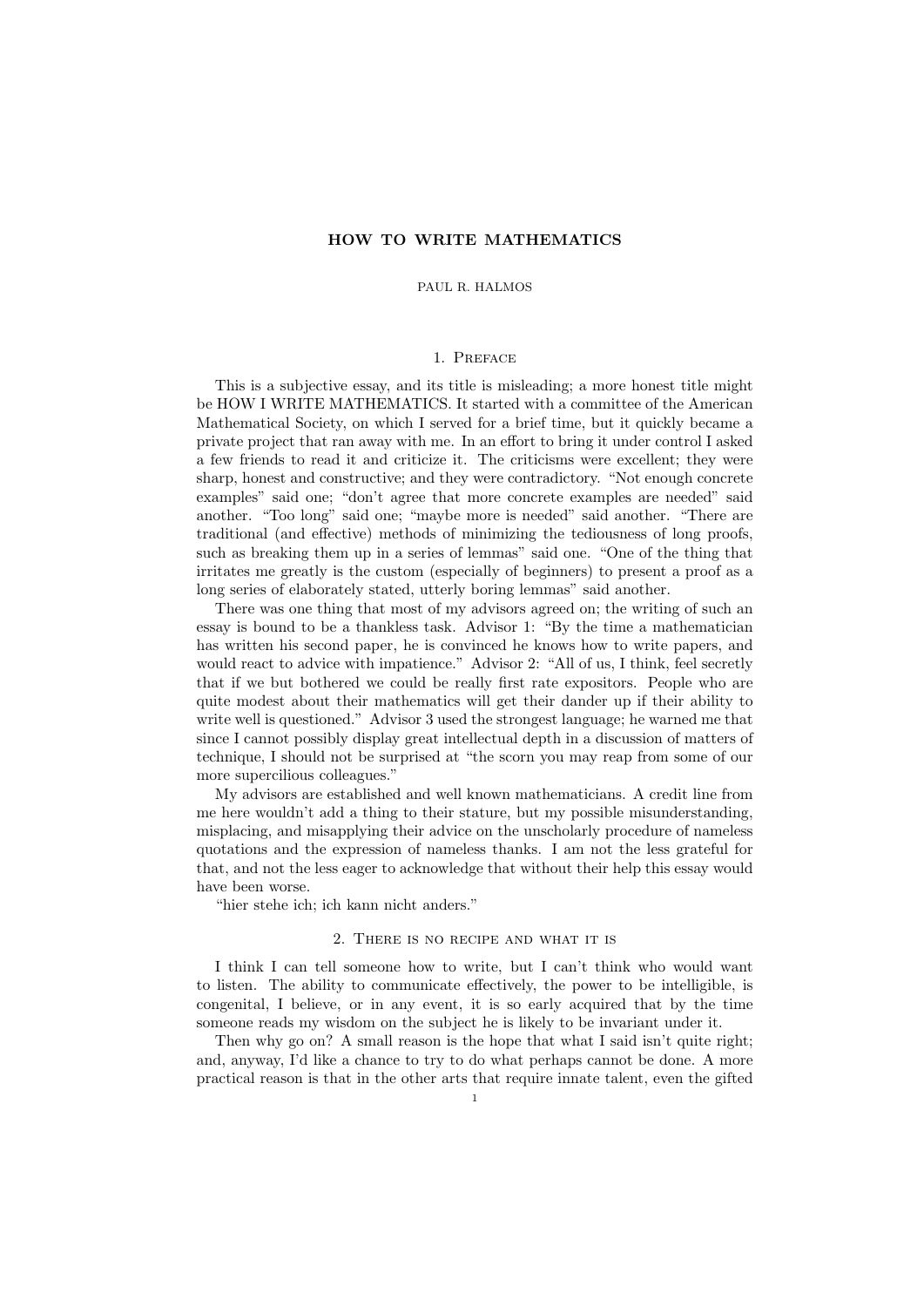ones who are born with it are not usually born with full knowledge of all the tricks of the trade. A few essays such as this may serve to "remind" (in the sense of Plato) the ones who want to be and are destined to be the expositors of the future of the techniques found useful by the expositors of the past.

The basic problem in writing mathematics is the same as in writing biology, writing a novel, or writing directions for assembling a harpsichord: the problem is to communicate an idea. To do so, and to do it clearly, you must have something to say, and you must have someone to say it to, you must organize what you want to say, and you must arrange it in the order you want it said in, you must write it, rewrite it, and re-rewrite it several times, and you must be willing to think hard about and work hard on mechanical details such as diction, notation, and punctuation. That's all there is to it.

## 3. SAY SOMETHING

It might seem unnecessary to insist that in order to say something well you must have something to say, but it's no joke. Much bad writing, mathematical and otherwise, is caused by a violation of that first principle. Just as there are two ways for a sequence not to have a limit (no cluster points or too many), there are tow ways for a piece of writing not to have a subject (no ideas or too many).

The first disease is the harder one to catch. It is hard to write many words about nothing, especially in mathematics, but it can be done, and the result is bound to be hard to read. There is a classic crank book by Carl Theodore Heisel [5] that serves as an example. It is full of correctly spelled words strung together in grammatical sentences, but after three decades of looking at it every now and then I still cannot read two consecutive pages and make a one-paragraph abstract of what they say; the reason is, I think, that they don't say anything.

The second disease is very common: there are many books that violate the principle of having something o say by trying to say too many things. Teachers of elementary mathematics in the U.S.A. frequently complain that all calculus books are bad. That is a case to point. Calculus books are bad because there is no such subject as calculus; it is not a subject because it is many subjects. What we call calculus nowadays is the union of a dab of logic and set theory, some axiomatic theory of complete ordered fields, analytic geometry and topology, the latter in both the "general" sense (limits and continuous functions) and the algebraic sense (orientation), real-variable theory properly so called (differentiation), the combinatoric symbol manipulation called formal integration, the first steps of low-dimensional measure theory, some differential geometry, the first steps of the classical analysis of the trigonometric, exponential, and logarithmic functions, and, depending on the space available and the personal inclinations of the author, some cook-book differential equations, elementary mechanics, and a small assortment of applied mathematics. Any one of these is hard to write a good book on; the mixture is impossible.

Nelson's little gem of a proof that a bounded harmonic function is a constant [7] and Dunford and Schwartz's monumental treatise on functional analysis [3] are examples of mathematical writings that have something to say. Nelson's work is not quite half a page and Dunford-Schwartz is more than four thousand times as long, but it is plain in each case that the authors had an unambiguous idea of what they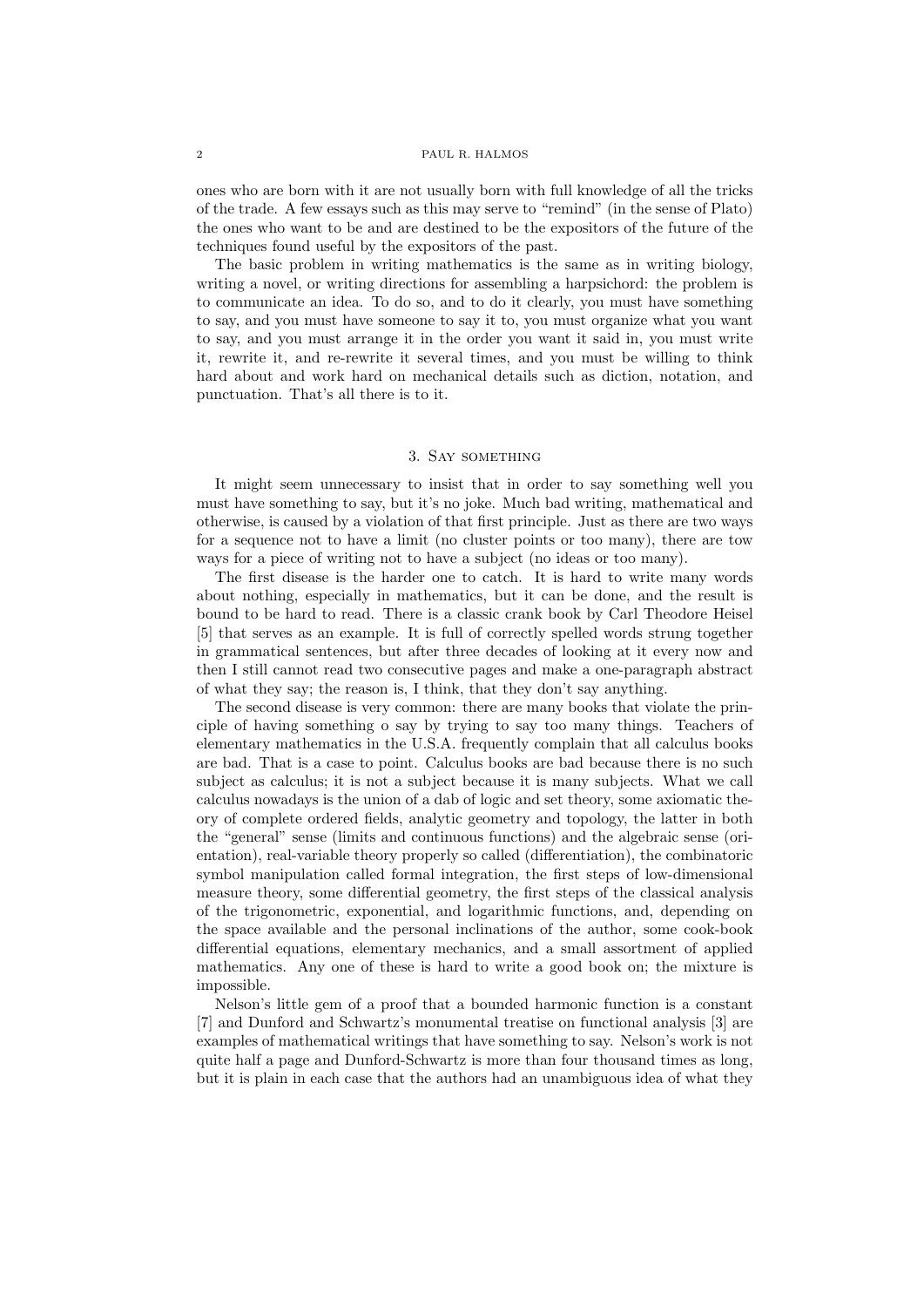wanted to say. The subject is clearly delineated; it is a subject; it hangs together; it is something to say.

To have something to say is by far the most important ingredient of good exposition — so much so that if the idea is important enough, the work has a chance to be immortal even if it is confusingly misorganized and awkwardly expressed. Birkhoff's proof of the ergodic theorem [1] is almost maximally confusing, and Vanzetti's "last letter" [9] is halting and awkward, but surely anyone who reads them is glad that they were written. To get by on the first principle alone is, however, only rarely possible and never desirable.

## 4. Speak to someone

The second principle of good writing is to write for someone. when you decide to write something, ask yourself who it is that you want to reach. Are you writing a diary note to be read by yourself only, a letter to a friend, a research announcement for specialists, or a textbook for undergraduates? The problems are much the same in any case; what varies is the amount of motivation you need to put in, the extent of informality you may allow yourself, the fussiness of the detail that is necessary, and the number of times things gave to be repeated. All writing is influenced by the audience, but, given the audience, an author's problem is to communicate with it as best he can.

Publishers know that 25 years is a respectable old age for most mathematical books; for research papers five years (at a guess) is the average age of obsolescence. (Of course there can be 50-year old papers that remain alive and books that die in five.) Mathematical writing is ephemeral, to be sure, but if you want to reach your audience now, you must write as if for the ages.

I like to specify my audience not only in some vague, large sense (e.g., professional topologists, or second year graduate students), but also in a very specific, personal sense. It helps me to think of a person, perhaps someone I discussed the subject with two years ago, or perhaps a deliberately obtuse, friendly colleague, and then to keep him in mind as I write. In this essay, for instance, I am hoping to reach mathematics students who are near the beginning of their thesis work, but, at the same time, I am keeping my mental eye on a colleague whose ways can stand mending. Of course I hope that (a) he'll be converted to my ways, but (b) he won't take offense if and when he realizes that I am writing for him.

There are advantages and disadvantages to addressing a very sharply specified audience. A great advantage is that it makes easier the mind reading that is necessary; a disadvantage is that it becomes tempting to indulge in snide polemic comments and heavy-handed "in" jokes. It is surely obvious what I mean by the disadvantage, and it is obviously bad; avoid it. The advantage deserves further emphasis.

The writer must anticipate and avoid the reader's difficulties. As he writes, he must keep trying to imagine what in the words being written may tend to mislead the reader, and will set him right. I'll give examples of one or two things of this kind later; for now I emphasize that keeping a specific reader in mind is not only helpful in this aspect of the writer's work, it is essential.

Perhaps it needn't be said but it won't hurt to say, that the audience actually reached may differ greatly from the intended one. There is nothing that guarantees that a writer's aim is always perfect. I still say it's better to have a definite aim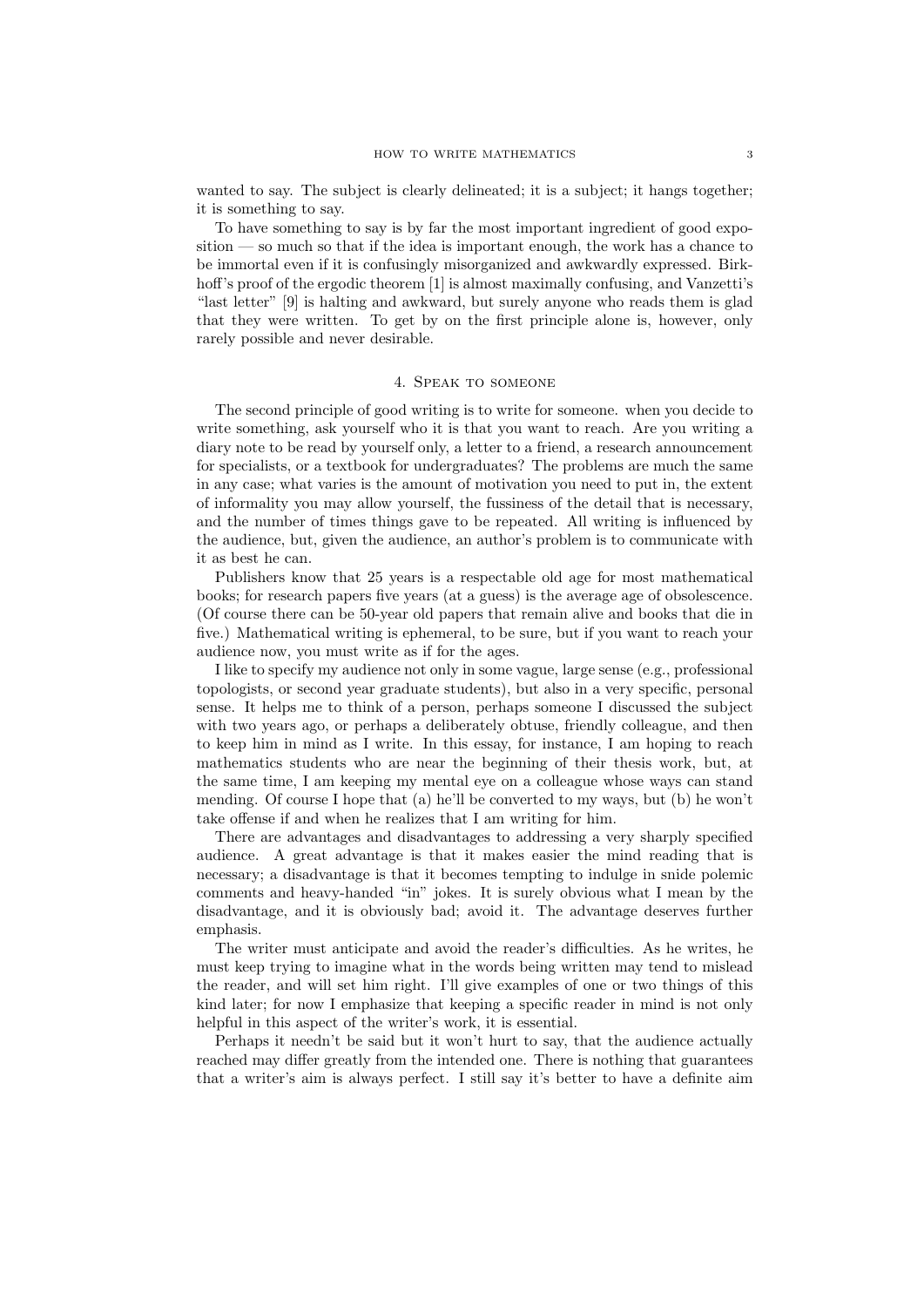and hit something else, than to have an aim that is too inclusive or too vaguely specified and have no chance of hitting anything. Get ready, aim, and fire, and hope that you'll hit a target: the target you were aiming at, for choice, but some target in preference to none.

## 5. Organize first

The main contribution that an expository writer can make is to organize and arrange the material so as to minimize the resistance and maximize the insight of the reader and keep him on the track with no unintended distractions. What, after all, are the advantages of a book over a stack of reprints? Answer: efficient and pleasant arrangement, emphasis where emphasis is needed, the indication of the interconnections, and the description of the examples and counterexamples on which the theory is based; in one word, organization.

The discover of an idea, who may of course be the same as its expositor, stumbled in it helter-skelter, inefficiently, almost at random. If there were no way to trim, to consolidate, and to rearrange the discovery, every student would have to recapitulate it, there would be no advantage to be gained from standing "on the shoulders of giants", and there would never be time to learn something new that the previous generation did not know.

Once you know what you want to say, and to whom you want to say it, the next step is to make an outline. In my experience that is usually impossible. The ideal is to make an outline in which every preliminary heuristic discussion, every lemma, every theorem, every corollary, every remark, and every proof are mentioned, and in which all these pieces occur in an order that is both logically correct and psychologically digestible. In the ideal organization there is a place for everything and everything is in the place. The reader's attention is held because he was told early what to expect, and, at the same time and in apparent contradiction, pleasant surprises keep happening that could not have been predicted from the bare bones of the definitions. The parts fit, and they fit snugly. The lemmas are there when they are needed, and the interconnections of the theorems are visible; and the outline tells you where all this belongs.

I make a small distinction, perhaps an unnecessary one, between organization and arrangement. To organize a subject means to decide what the main headings and subheadings are, what goes under each, and what are connections among them. A diagram of the organization is a graph, very likely a tree, but almost certainly not a chain. There are many ways to organize most subjects, and usually there are many ways to arrange the results of each method of organization in a linear order. The organization is more important than the arrangement, but the latter frequently has psychological value.

One of the most appreciated compliments I paid an author came from a fiasco; I botched a course of lectures based on his book. The way it started was that there was a section of the book that I didn't like, and I skipped it. Three sections later I needed a small fragment from the end of the omitted section, but it was easy to give a different proof. The same sort of thing happened a couple of times more, but each time a little ingenuity and an ad hoc concept or two patched the leak. In the next chapter, however, something else arose in which what was needed was not a part of the omitted section but the fact that the result of that section were applicable to two and apparently very different situations. That was almost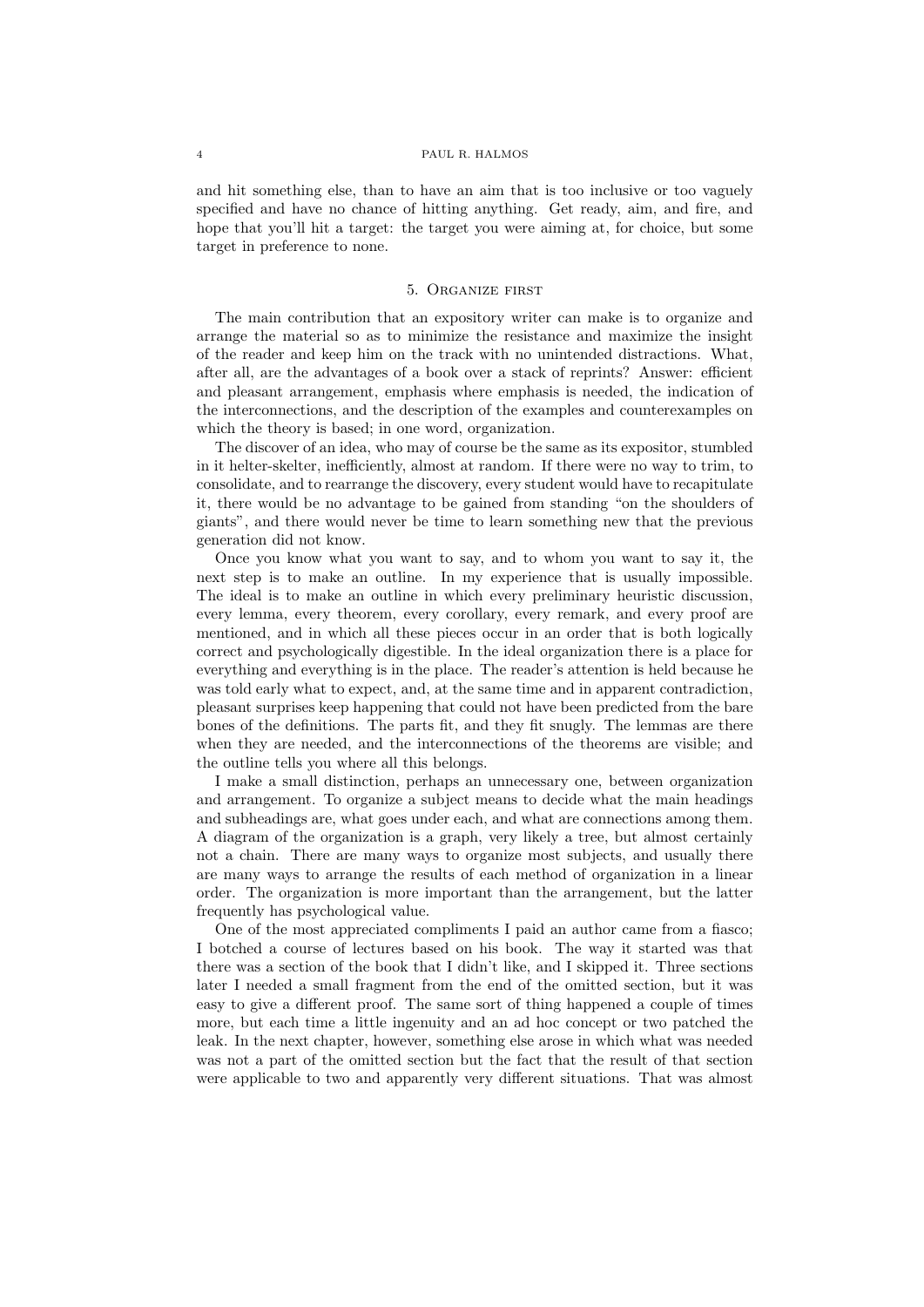impossible to patch up, and after that chaos rapidly set in. The organization of the book was tight; things were there because they were needed; the presentation had the kind of coherence which makes for ease in reading and understanding. At the same time the wires that were holding it all together were not obtrusive; they became visible only when a part of the structure was tampered with.

Even the least organized authors make a coarse and perhaps unwritten outline; the subject itself is, after all, a one-concept outline of the book. If you know that you are writing about measure theory, then you have a two-word outline, and that's something. A tentative chapter outline is something better. It might go like this: I'll tell them about sets, and then measures, and then functions, and then integrals. At this stage you'll want to make some decisions, which, however, may have to be rescinded later; you may for instance decide to leave probability out, but put Haar measure in.

There is a sense in which the preparation of an outline can take years, or, at the very least, many weeks. For me there is usually a long time between the first joyful moment when I conceive the idea of writing a book and the first painful moment when I sit down and begin to do so. In the interim, while I continue my daily bread and butter work, I daydream about the new project, and, as ideas occur to me about it, I jot them down on loose slips of paper and put them helter-skelter in a folder. An "idea" in this sense may be a field of mathematics I feel should be included, or it may be an item of notation; it may be a proof, it may be an aptly descriptive word, or it may be a witticism that, I hope, will not fall flat but will enliven, emphasize, and exemplify what I want to say. When the painful moment finally arrives, I have the folder at least; playing solitaire with slips of paper can be a big help in preparing the outline.

In the organization of a piece of writing, the question of what to put in is hardly more important than what to leave out; too much detail can be as discouraging as none. The last dotting of the last i, in the manner of the old-fashioned Cours d'Analyse in general and Bourbaki in particular, gives satisfaction to the author who understands it anyway and to the helplessly weak student who never will; for most serious-minded readers it is worse than useless. The heart of mathematics consists of concrete examples and concrete problems. Big general theories are usually afterthoughts based on small but profound insights; the insights themselves come from concrete special cases. The moral is that it's best to organize your work around the central, crucial examples and counterexamples. The observation that a proof proves something a little more general than it was invented for can frequently be left to the reader. Where the reader needs experienced guidance is in the discovery of the things the proof does not prove; what are the appropriate counterexamples and where do we go from here?

# 6. Think about the alphabet

Once you have some kind of plan of organization, an outline, which may not be a fine one but is the best you can do, you are almost ready to start writing. The only other thing I would recommend that you do first is to invest an hour or two of thought in the alphabet; you'll find it saves headaches later.

The letters that are used to denote the concepts you'll discuss are worthy of thought and careful design. A good, consistent notation can be a tremendous help, and I urge (for the writers of articles too, but especially to the writers of books)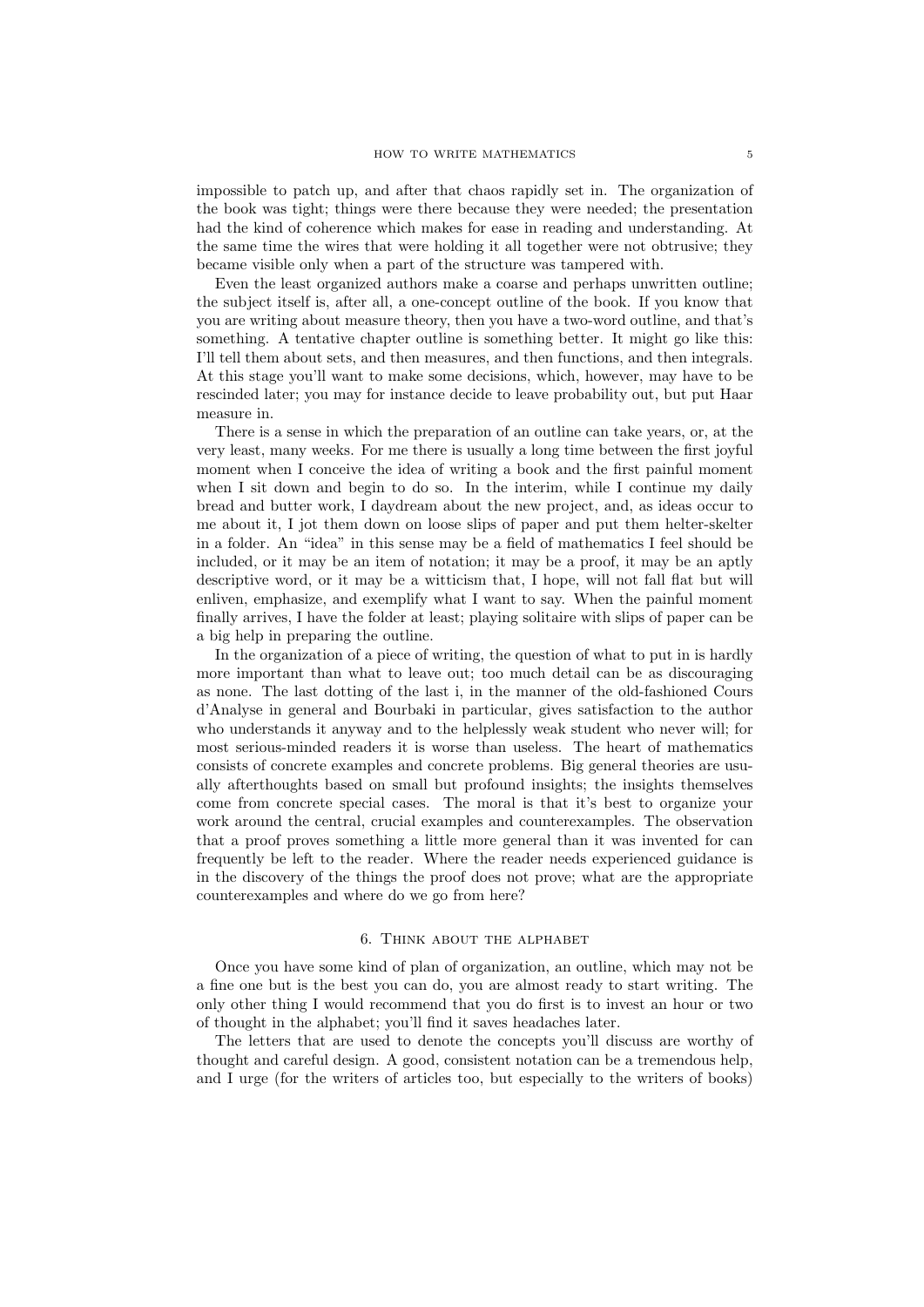that it be designed at the beginning. I make huge tables with many alphabets, with many fonts, for both upper and lower case, and I try to anticipate all the spaces, groups, vectors, functions, points, surfaces ,measures, and what ever that will sooner or later need to be baptized. Bad notation can make good exposition bad and bad exposition worse; ad hoc decisions about notation, make mid-sentence in the heat of composition, are almost certain to result in bad notation.

Good notation has a kind of alphabetical harmony and avoids dissonance. Example: either  $ax + by$  or  $a_1x_1 + a_2x_2$  if preferable to  $ax_1 + bx_2$ . Or: if you must use Σ for and index set, make sure you don't run into  $\sum_{\sigma \in \Sigma} a_{\sigma}$ . Along the same lines: perhaps most readers wouldn't notice that you used  $|z| < \varepsilon$  at the top of the page and  $z \in U$  at the bottom, but that's the sort of near dissonance that causes a vague non-localized feeling of malaise. The remedy is easy and is getting more and more nearly universally accepted:  $\in$  is reserved for membership and  $\varepsilon$  for ad hoc use.

Mathematics has access to potentially infinite alphabet (e.g. x, x', x'', x''', ...), but, in practice, only a small finite fragment of it is usable. One reason is that a human being's ability to distinguish between symbols is very much more limited than his ability to conceive of new ones; another reason is the bad habit of freezing letters. Some old-fashioned analysts would speak of "xyz-space", meaning, I think, 3-dimensional Euclidean space, plus the convention that a point of that space shall always be denoted by " $(x, y, z)$ ". This is bad: if "freezes" x, and y, and z, i.e., prohibits their use in another context, and, at the same time, it makes it impossible (or, in any case, inconsistent) to use, say, " $(a, b, c)$ " when " $(x, y, z)$ " has been temporarily exhausted. Modern versions of the custom exist, and are no better. Examples: matrices with "property  $L$ " — a frozen and unsuggestive designation.

There are other awkward and unhelpful ways to use letters: "CW complexes" and "CCR groups" are examples. A related curiosity that is probably the upper bound of using letters in an unusable way occurs in Lefschetz [6]. There  $x_i^p$  is a chain of dimension p (the subscript is just and index), whereas  $x_p^i$  is a co-chain of dimension  $p$  (and the superscript is an index). Question: what is  $x_3^2$ ?

As history progresses, more and more symbols get frozen. The standard examples are e, i and  $\pi$ , and, of course,  $0, 1, 2, 3, \ldots$  (Who would dare write "Let 6 be a group."?) A few other letters are almost frozen: many readers would fell offended if "n" were used for a complex number, " $\varepsilon$ " for a positive integer, and "z" for a topological space. (A mathematician's nightmare is a sequence  $n_{\varepsilon}$  that tends to 0 as  $\varepsilon$  becomes infinite.)

Moral: do not increase the rigid frigidity. Think about the alphabet. It's a nuisance, but it's worth it. To save time and trouble later, think about the alphabet for an hour now; then start writing.

## 7. Write in spirals

The best way to start writing, perhaps the only way, is to write on the spiral plan. According to the spiral plan the chapters get written and re-written in the order 1, 2, 1, 2, 3, 1, 2, 3, 4, etc. You think you know how to write Chapter 1, but after you've done it and gone on to Chapter 2, you'll realize that you could have done a better job on Chapter 2 if you had done Chapter 1 differently. There is no help for it but to go back, do Chapter 1 differently, do a better job on Chapter 2, and then dive into Chapter 3. And, of course, you know what will happen: Chapter 3 will show up the weaknesses of Chapters 1 and 2, and there is no help for it ...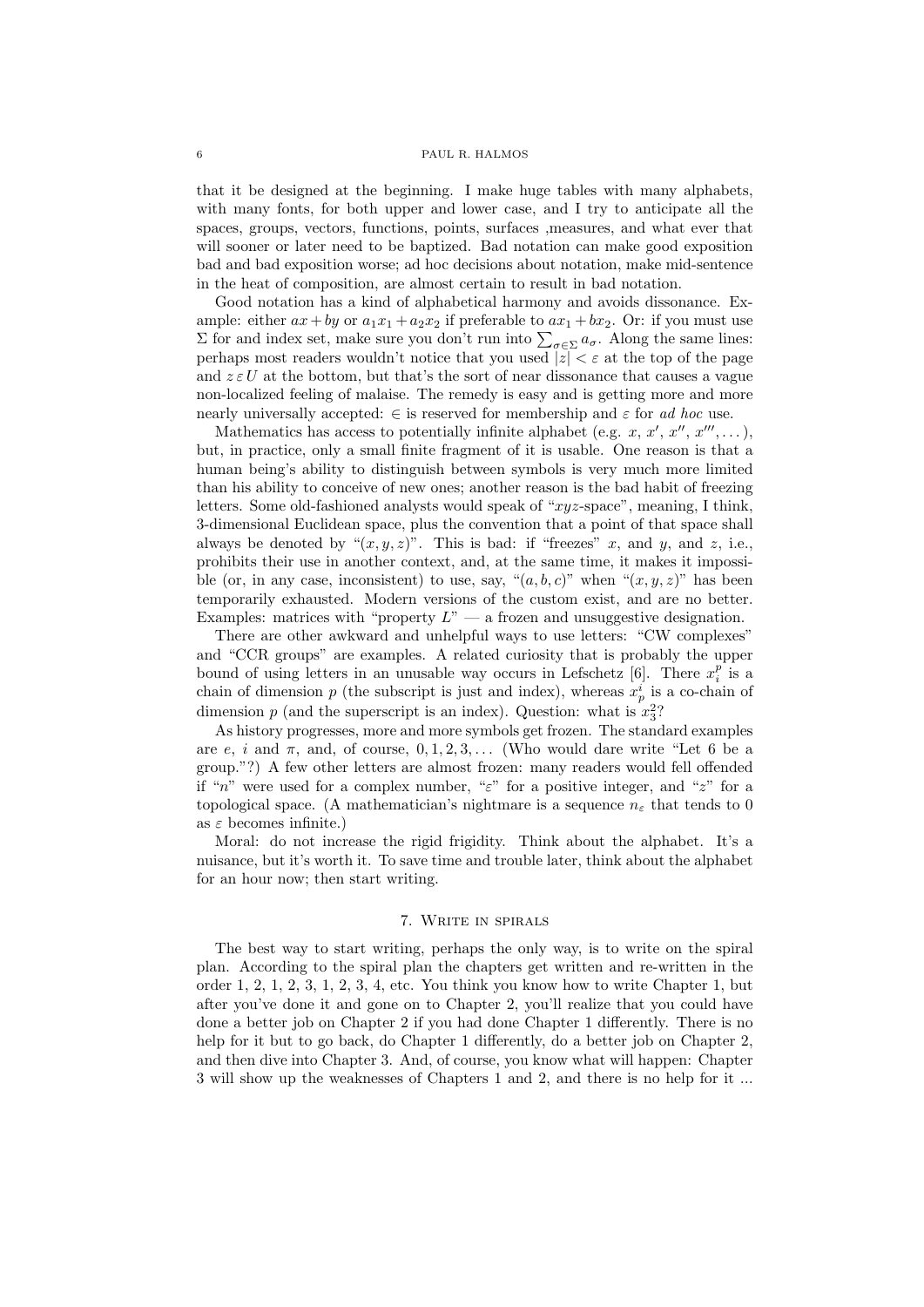etc., etc., etc. It's an obvious idea, and frequently an unavoidable one, but it may help a future author to know in advance what he'll run into, and it may help him to know that the same phenomenon will occur not only for chapters, but for sections, for paragraphs, for sentences, and even for words.

The first step in the process of writing, rewriting, and re-rewriting, is writing. Given the subject, the audience, and the outline (and, don't forget, the alphabet), start writing, and let nothing stop you. There is no better incentive for writing a good book than a bad book. Once you have a first draft in hand, spiral-written, based on a subject, aimed at an audience and backed by as detailed an outline as you could scrape together, then your book is more than half done.

The spiral plan accounts for most of the rewriting and re-rewriting that a book involves (most, but not all). In the first draft of each chapter I recommend that you spill your heart, write quickly, violate all rules, write with hate or with pride, be snide, confused, be "funny" if you must, be unclear, be ungrammatical — just keep on writing. When you come to rewrite, however, and however often that may be necessary, do not edit but rewrite. It is tempting to use a red pencil to indicate insertions, deletions, and permutations, but in my experience it leads to catastrophic blunders. Against human impatience, and against the all too human partiality everyone feels toward his own words, a red pencil is much too feeble a weapon. You are faced with a first draft that any reader except yourself would find all but unbearable; you must be merciless about changes of all kinds, and, especially, about wholesale omissions. Rewrite means write again — every word.

I do not literally mean that, in a 10-chapter book, Chapter 1 should be written ten times, but I do mean something like three or four. The chances are that Chapter 1 should be re-written, literally, as soon as Chapter 2 is finished, and, very likely, at least once again, somewhere after Chapter 4. With luck you'll have to write Chapter 9 only once.

The description of my own practice might indicate the total amount of rewriting that I am talking about. After a spiral-written first draft I usually rewrite the whole book, and then add the mechanical but indispensable reader's aids (such as list of prerequisites, preface, index, and table of contents). Next, I rewrite again, this time on the typewriter, or, in any event, so neatly and beautifully that a mathematically untrained typist can use this version (the third in some sense) to prepare the "final" typescript with no trouble. The rewriting in this third version is minimal; it is usually confined to changes that affect one word only, or, in the worst case, one sentence. The third version is the first that the others see. I ask friends to read it, my wife reads it, my students may read parts of it, and, best of all, an expert junior-grade, respectably paid to do good job, reads it and is encouraged not to be polite in his criticisms. The changes that become necessary in the third version can, with good luck, be effected with a red pencil; with bad luck they will cause one third of the pages to be retyped. The "final" typescript is based on the edited third version, and, once it exists, it is read, reread, proofread, and reproofread. Approximately tow years after it was started (two working years, which may be much more than two calendar years) the book is sent to the publisher. Then begins another kind of labor pain, but that is another story.

Archimedes taught us that a small quantity added to itself often enough becomes a large quantity (or, in proverbial terms, every little bit helps). When it comes to accomplishing the bulk of the world's work, and, in particular, when it comes to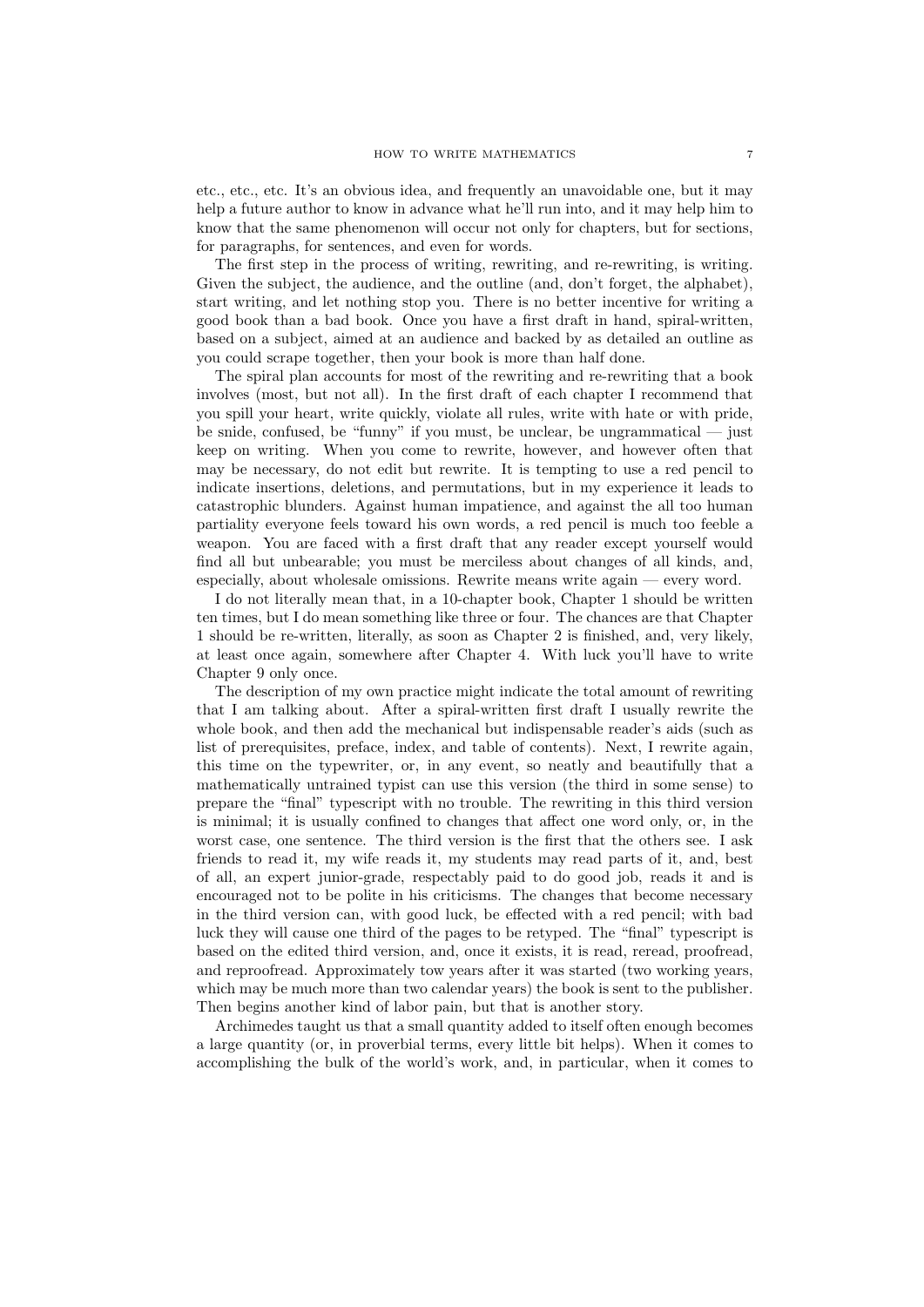writing a book, I believe that the converse of Archimedes' teaching is also true: the only way to write a large book is to keep writing a small bit of it, steadily every day, with no exception, with no holiday. A good technique, to help the steadiness of your rate of production, is to stop each day by priming the pump for the next day. What will you begin with tomorrow? What is the content of the next section to be; what is its title? (I recommend that you find a possible short title for each section, before of after it's written, even if you don't plan to print section titles. The purpose is to test how well the section is planned: if you cannot find a title, the reason may be that the section doesn't have a single unified subject.) Sometimes I write tomorrow's first sentence today; some authors begin today by revising and rewriting the last page or so of yesterday's work. In any case, end each work session on an up-beat; give your subconscious something solid to feed on between sessions. It's surprising how well you can fool yourself that way; the pump-priming technique is enough to overcome the natural human inertia against creative work.

## 8. Organize always

Even if your original plan of organization was detailed and good (and especially if it was not), the all-important job of organizing the material does not stop when the writing starts; it goes on all the way through the writing and even after.

The spiral plan of writing goes hand in hand with the spiral plan of organization, a plan that is frequently (perhaps always) applicable to mathematical writing. It goes like this. Begin with whatever you have chosen as your basic concept—vector spaces, say—and do right by it: motivate it, define it, give examples, and give counterexamples. That's Section 1. In Section 2 introduce the first related concept that you propose to study—linear dependence, say—and do right by it: motivate it, define it, give examples, and give counterexamples, and then, this is the important point, review Section 1, as nearly completely as possible, from the point of view of Section 2. For instance: what examples of linearly dependent and independent sets are easily accessible within the very examples of vector spaces that Section 1 introduced? (Here, by the way, is another clear reason why the spiral plan of writing is necessary: you may think, in Section 2, that you forgot to give as examples in Section 1.) In Section 3 introduce you next concept (of course just what that should be needs careful planning, and, more often, a fundamental change of mind that once again makes spiral writing the right procedure), and, after clearing it up in the customary manner, review Sections 1 and 2 from the point of view of the new concept. It works, it works like a charm. It is easy to do, it is fun to do, it is easy to read, and the reader is helped by the firm organizational scaffolding, even if he doesn't bother to examine it and see where the joins come and how the support one another.

The historical novelist's plots and subplots and the detective story writer's hints and clues all have their mathematical analogues. To make the point by way of an example: much of the theory of metric spaces could be developed as a "subplot" in a book on general topology, in unpretentious comments, parenthetical asides, and illustrative exercises. Such an organization would give the reader more firmly founded motivation and more insight than can be obtained by inexorable generality, and with no visible extra effort. As for clues: a single word, first mentioned several chapters earlier than its definition, and then re-mentioned, with more and more detail each time as the official treatment comes closer and closer, can serve as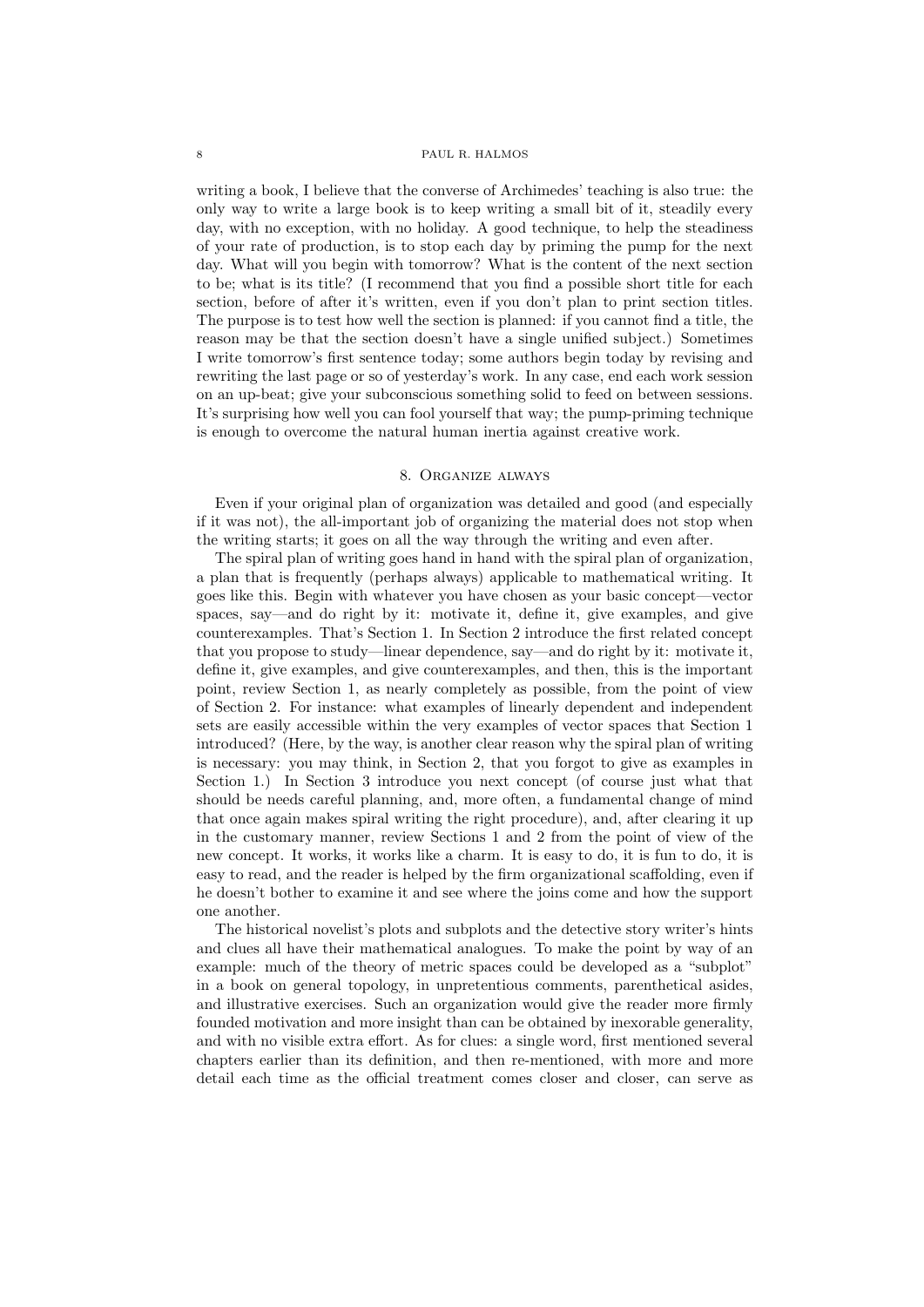an inconspicuous, subliminal preparation for its full-dress introduction. Such a procedure can greatly help the reader, and, at the same time, make the author's formal work much easier, at the expense, be sure, of greatly increasing the thought and preparation that goes into his informal prose writing. It's worth it. If you work eight hours to save five minutes of the reader's time, you have saved over 80 man-hours for each 1000 readers, and your name will be deservedly blessed down the corridors of many mathematics buildings. But remember: for an effective use of subplots and clues, something very like the spiral plan of organization is indispensable.

The last, least, but still very important aspect of organization that deserves mention here is the correct arrangement of the mathematics from the purely logical point of view. There is not much that one mathematician can teach another about that, except to warn that as the size of the job increases, its complexity increases in frightening proportion. At one stage of writing a 300-page book, I had 1000 sheets of paper, each with a mathematical statement on it, a theorem, a lemma, or even a minor comment, complete with proof. The sheets ere numbered, any which way. My job was to indicate on each sheet the numbers of the sheets whose statement must logically come before, and then to arrange the sheets in linear order so that no sheet comes after one on which it's mentioned. That problem had, apparently, uncountably many solutions; the difficulty was to pick one that was as efficient and pleasant as possible.

### 9. Write good English

Everything I've said so far has to do with writing in the large, global sense; it is time to turn to the local aspects of the subject.

Why shouldn't an author spell "continuous" as "continuous"? There is no chance at all that it will be misunderstood, and it is one letter shorter, so why not? The answer that probably everyone would agree on, even the most libertarian among modern linguists, is that whenever the "reform" is introduced it is bound to cause distraction, and therefore a waste of time, and the "saving" is not worth it. A random example such as this one is probably not convincing; more people would agree that an entire book written in reformed spelling, with, for instance, "izi" for "easy" is not likely to be an effective teaching instrument for mathematics. Whatever the merits of spelling reform may be, words that are misspelled according to currently accepted dictionary standards detract from the good a book can do: they delay and distract the reader, and possibly confuse or anger him.

The reason for mentioning spelling is not that it is a common danger or a serious one for most authors, but that it serves to illustrate and emphasize a much more important point. I should like to argue that it is important that mathematical books (and papers, and letters, and lectures) be written in good English style, where good means "correct" according to currently and commonly accepted public standards. (French, Japanese, or Russian authors please substitute "French", "Japanese", or "Russian" for "English".) I do not mean that the style is to be pedantic, or heavyhanded, or formal, or bureaucratic, or flowery, or academic jargon. I do mean that it should be completely unobtrusive, like good background music for a movie, so that the reader may proceed with no conscious or unconscious blocks caused by the instrument of communication and not its content.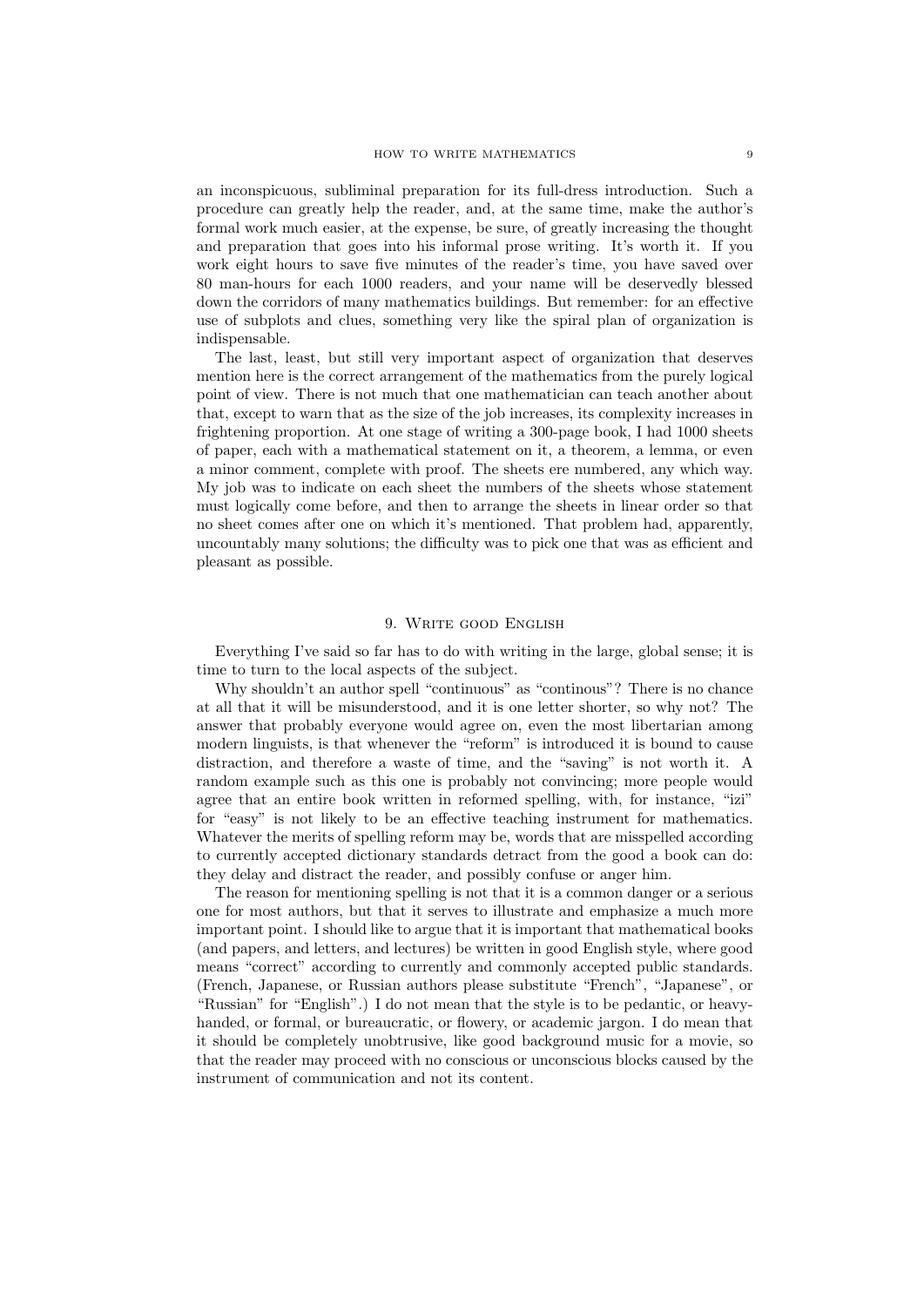Good English style implies correct grammar, correct choice of words, correct punctuation, and, perhaps above all, common sense. There is a difference between "that" and "which", and "less" and "fewer" are not the same, and a good mathematical author must know such things. The reader may not be able to define the difference, but a hundred pages of colloquial misusage, or worse, has a cumulative abrasive effect that the author surely does not want to produce. Fowler [4], Roger [8], and Webster [10] are next to Dunford-Schwartz on my desk; they belong in a similar position on every author's desk. It is unlikely that a single missing comma will convert a correct proof into a wrong one, but consistent mistreatment of such small things has large effects.

The English language can be a beautiful and powerful instrument for interesting, clear, and completely precise information, and I have faith that the same is true for French or Japanese or Russian. It is just as important for an expositor to familiarize himself with that instrument as for a surgeon to know his tools. Euclid can be explained in bad grammar and bad diction, and a vermiform appendix can be removed with a rusty pocket knife, but the victim, even if he is unconscious of the reason for his discomfort, would surely prefer better treatment that that.

All mathematicians, even very young students very near the beginning of their mathematical learning, know that mathematics has a language of its own (in fact it is one), and an author must have thorough mastery of the grammar and vocabulary of that language as well as of the vernacular. There is no Berlitz course for the language of mathematics; apparently the only way to learn it is to live with it for years. What follows is not, it cannot be, a mathematical analogue of Fowler, Roget, and Webster, but it may perhaps serve to indicate a dozen or two of the thousands of items that those analogues would contain.

## 10. Honesty is the best policy

The purpose of using good mathematical language is, of course, to make the understanding of the subject easy for the reader, and perhaps even pleasant. The style should be good not in the sense of flashy brilliance, but good in the sense of perfect unobtrusiveness. The purpose is to smooth the reader's way, to anticipate his difficulties and to forestall them. Clarity is what's wanted, not pedantry; understanding, not fuss.

The emphasis in the preceding paragraph, while perhaps necessary, might seem to point in an undesirable direction, and I hasten to correct a possible misinterpretation. While avoiding pedantry and fuss, I do not want to avoid rigor and precision; I believe that these aims are reconcilable. I do not mean to advise a young author to be ever so slightly but very very cleverly dishonest and to gloss over difficulties. Sometimes, for instance, there may be no better way to get a result than a cumbersome computation. In that case it is the author's duty to carry it out, in public; the best he can do to alleviate it is to extend his sympathy to the reader by some phrase such as "unfortunately the only known proof is the following cumbersome computation".

Here is the sort of thing I mean by less than complete honesty. At a certain point, having proudly proved a proposition  $p$ , you fell moved to say: "Note, however, that  $p$  does not imply  $q$ ", and then, thinking that you've done a good expository job, go happily on to other things. Your motives may be perfectly pure, but the reader fell cheated just the same. If he knew all about the subject, he wouldn't be reading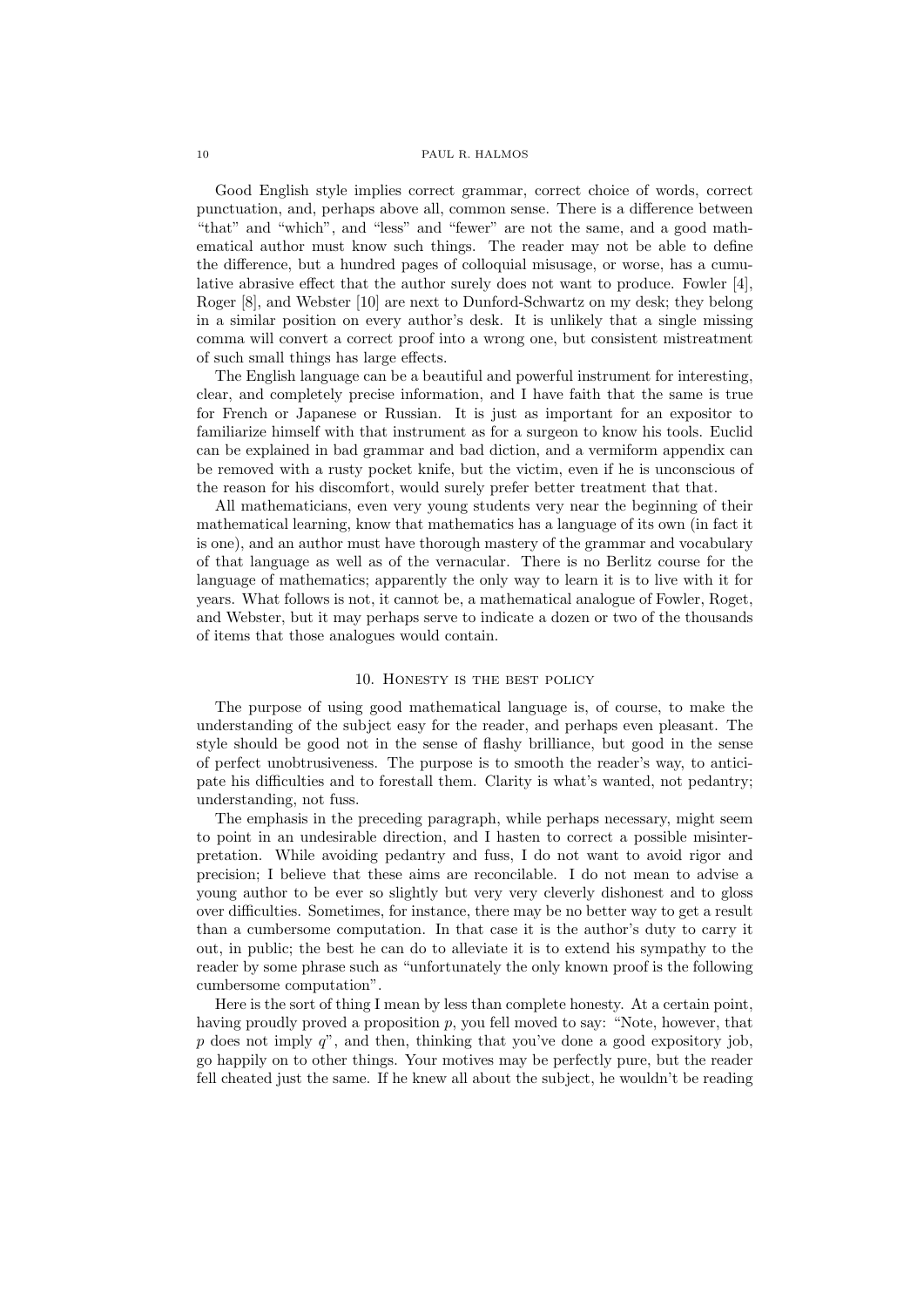you; for him the non-implication is, quite likely, unsupported. Is it obvious? (Say so.) Will a counterexample be supplied later? (Promise it now.) Is it a standard but for present purposes irrelevant part of the literature? (Give a reference.) Or, horrible dictu, do you merely mean that you have tried to derive  $q$  from  $p$ , you failed, and you don't in fact know whether p implies  $q$ ? (Confess immediately!) In any event: take the reader into your confidence.

There is nothing wrong with the often derided "obvious" and "easy to see", but there are certain minimal rules to their use. Surely when you wrote that something was obvious, you thought it was. When, a month, or two months, or six months later, you picked up the manuscript and re-read it, did you still think that something was obvious? (A few months' ripening always improves manuscripts.) When you explained it to a friend, or to a seminar, was the something at issue accepted as obvious? (Or did someone question it and subside, muttering, when you reassured him? Did your assurance consist of demonstration or intimidation?) The obvious answers to these rhetorical questions area among the rules that should control the use of "obvious". There is another rule, the major one, and everybody knows it, the one whose violation is the most frequent source of mathematical error: make sure that the "obvious" is true.

It should go without saying that you are not setting out to hide facts from the reader; you are writing to uncover them. What I am saying now is that you should not hide the status of your statements and your attitude toward them either. Whenever you tell him something, tell him where it stands: this has been proved, that hasn't, this will be proved, that won't. Emphasize the important and minimize the trivial. There are many good reasons for making obvious statements every now and then; the reason for saying that they are obvious is to put them in proper perspective for the uninitiate. Even if your saying so makes an occasional reader angry at you, a good purpose is served by your telling him how you view the matter. But, of course, you must obey the rules. Don't let the reader down; he wants to believe in you. Pretentiousness, bluff, and concealment may not get caught out immediately, but most readers will soon sense that there is something wrong, and they will blame neither the facts nor themselves, but, quite properly, the author. Complete honesty makes for greatest clarity.

## 11. Down with the irrelevant and the trivial

Sometimes a proposition can be so obvious that it needn't even be called obvious and still the sentence that announces it is bad exposition, bad because it makes for confusion, misdirection, delay. I mean something like this: "If  $R$  is a commutative semisimple ring with unit and if x and y are in R, then  $x^2 - y^2 = (x - y)(x + y)$ ." The alert reader will ask himself what semisimplicity and a unit have to do with what he had always thought was obvious. Irrelevant assumptions wantonly dragged in, incorrect emphasis, or even just the absence of correct emphasis can wreak havoc.

Just as distracting as an irrelevant assumption and the cause of just as much wasted time is an author's failure to gain the reader's confidence by explicitly mentioning trivial cases and excluding them if need be. Every complex number is the product of a non-negative number and a number of modulus 1. That is true, but the reader will feel cheated and insecure if soon after first being told that fact (or being reminded of it on some other occasion, perhaps preparatory to a generalization being sprung on him) he is not told that there is something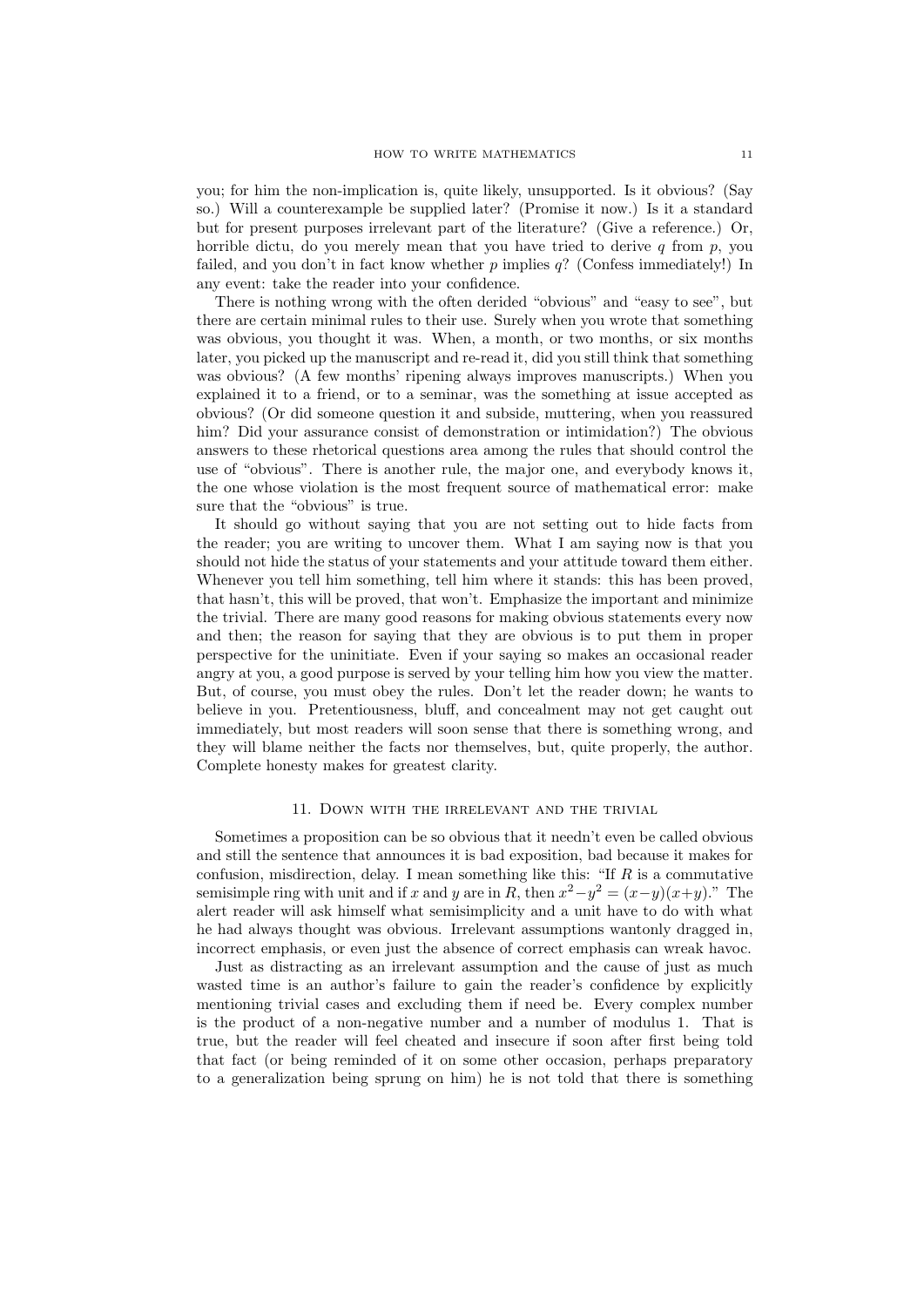fishy about 0 (the trivial case). The point is not that failure to treat the trivial cases separately may sometimes be a mathematical error; I am not just saying "do not make mistakes". The point is that insistence on legalistically correct but insufficiently explicit explanations ("The statement is correct as it stands—what else do you want ?") is misleading, bad exposition, bad psychology. It may also be almost bad mathematics. If, for instance, the author is preparing to discuss the theorem that, under suitable hypotheses, every linear transformation is the product of a dilatation and a rotation, the his ignoring of 0 in the 1-dimensional case leads to the reader's misunderstanding of the behavior of singular linear transformations in the general case.

This may be the right place to say a few words about the statements of theorems: there, more than anywhere else, irrelevancies must be avoided.

The first question is where the theorem should be stated, and my answer is: first. Don't ramble on a leisurely way, not telling the reader where you are going, and then suddenly announce "Thus we have proved that...". The reader can pay closer attention to the proof if he knows what you are proving, and he can see better where the hypotheses are used if he knows in advance what they are. (The rambling approach frequently leads to the "hanging" theorem, which I think is ugly. I mean something like: "Thus we have proved

# THEOREM 2 ...".

The indentation, which is after all a sort of invisible punctuation mark, makes a jarring separation in the sentence, and, after the reader has collected his wits and caught on to the trick that was played on him, it makes an undesirable separation between the statement of the theorem and its official label.)

This is not to say the theorem is to appear with no introductory comments, preliminary definitions, and helpful motivations. All that comes first; the statement comes next; and the proof comes last. The statement of the theorem should consist of one sentence whenever possible: a simple implication, or, assuming that some universal hypotheses were stated before and are still in force, a simple declaration. Leave the chit-chat out: "Without loss of generality we may assume..." and "Moreover it follows from Theorem 1 that..." do not belong in the statement of a theorem.

Ideally the statement of a theorem is not only one sentence, but a short one at that. Theorems whose statement fills almost a whole page (or more!) are hard to absorb, harder than they should be; they indicate that author did not think the material through and did not organize it as he should have done. A list of eight hypotheses (even if carefully so labelled) and a list of six conclusions do not a theorem make; they are a badly expounded theory. Are all the hypotheses needed for each conclusion? If the answer is no, the badness of the statement is evident; if the answer is yes, then the hypotheses probably describe a general concept that deserves to be isolated, named, and studied.

# 12. Do and do not repeat

One important rule of good mathematical style calls for repetition and another calls for its avoidance.

By repetition in the first sense I do not mean the saying of the same thing several times in different words. What I do mean, in the expression of a precise subject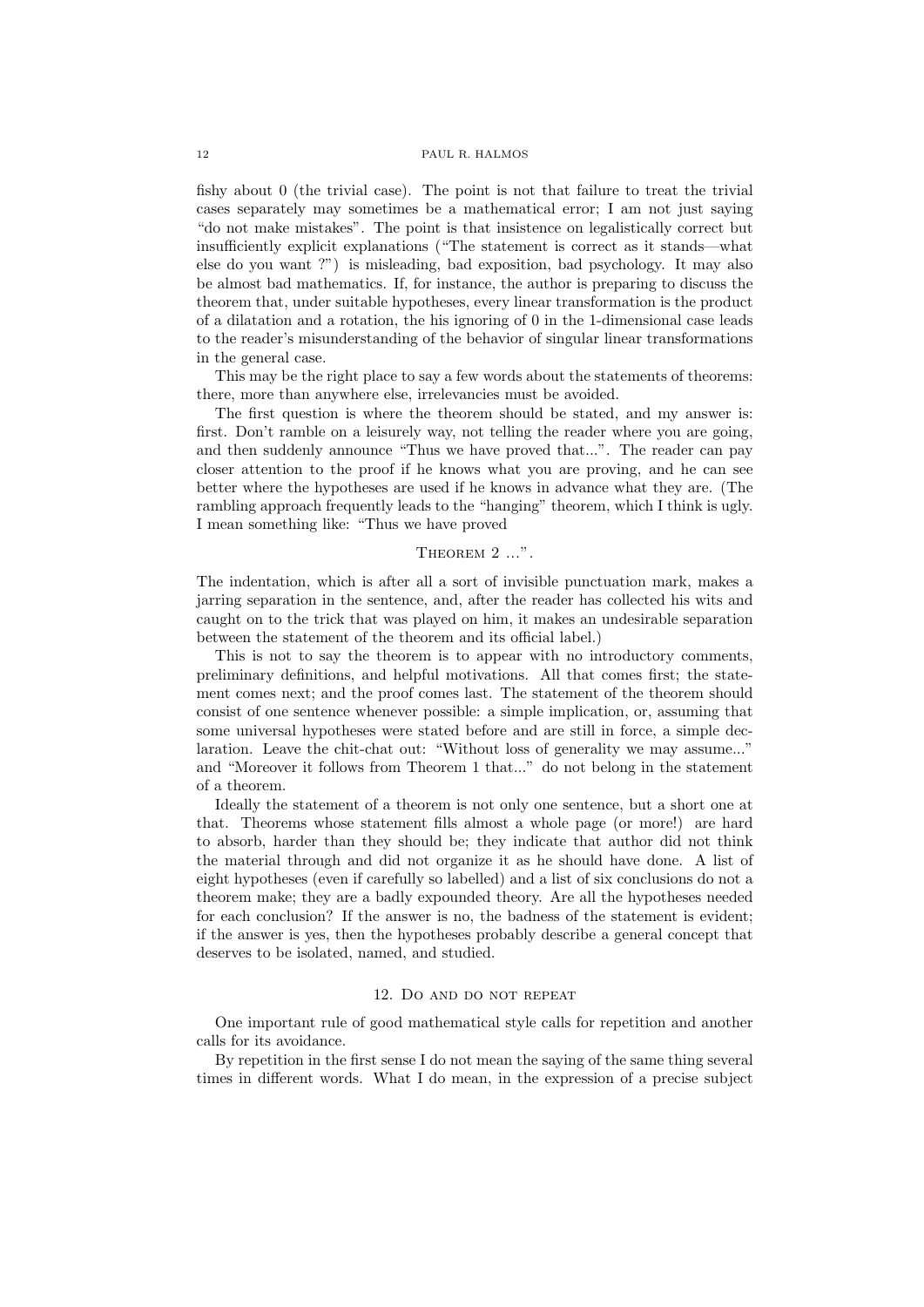such as mathematics, is the word-for-word repetition of a phrase, or even many phrases, with the purpose of emphasizing a slight change in a neighboring phrase. If you have defined something, or stated something, or proved something in Chapter 1, and if in Chapter 2 you want to treat a parallel theory or a more general one, it is a big help to the reader if you use the same words in the same order for as long as possible, and then, with a proper roll of drums, emphasize the difference. The roll of drums is important. It is not enough to list six adjectives in one definition, and re-list five of them, with a diminished sixth, in the second. That's the thing to do, but what helps is to say, in addition: "Note that the first five conditions in the definitions of  $p$  and  $q$  are the same; what makes them different is the weakening of the sixth."

Often in order to be able to make such an emphasis in Chapter 2 you'll have to go back to Chapter 1 and rewrite what you thought you had already written well enough, but this time so that its parallelism with the relevant part of Chapter 2 is brought out by the repetition device. This is another illustration of why the spiral plan of writing is unavoidable, and it is another aspect of what I call the organization of the material.

The preceding paragraphs describe an important kind of mathematical repetition, the good kind; there are two other kinds, which are bad.

One sense in which repetition is frequently regarded as a device of good teaching is that the oftener you say the same thing, in exactly the same words, or else with slight differences each time, the more likely you are to drive the point home. I disagree. The second time you say something, even the vaguest reader will dimly recall that there was a first time, and he'll wonder if what he is now learning is exactly the same as what he should have learned before, or just similar but different. (If you tell him "I am now saying exactly what I fist said on p. 3", that helps.) Even the dimmest such wonder is bad. Anything is bad that unnecessarily frightens, irrelevantly amuses, or in any other way distracts. (Unintended double meanings are the woe of many an author's life.) Besides, good organization, and, in particular, the spiral plan of organization discussed before is a substitute for repetition, a substitute that works much better.

Another sense in which repetition is bad is summed up in the short and only partially inaccurate precept: never repeat a proof. If several steps in the proof of Theorem 2 bear a very close resemblance to parts of the Theorem 1, that's signal that something may be less than completely understood. Other symptoms of the same disease are: "by the same technique (or method, or device, or trick) as in the proof of Theorem 1...", or, brutally, "see the proof of Theorem 1". When that happens the chances are very good that there is a lemma that is worth finding, formulating, and proving, a lemma which both Theorem 1 and Theorem 2 are more easily and more clearly deduced.

## 13. The editorial we is not all bad

One aspect of expository style that frequently bothers beginning authors is the use of the editorial "we", as opposed to the singular "I", or the neutral "one". It is matters like this that common sense is most important. For what it's worth, I present here my recommendation.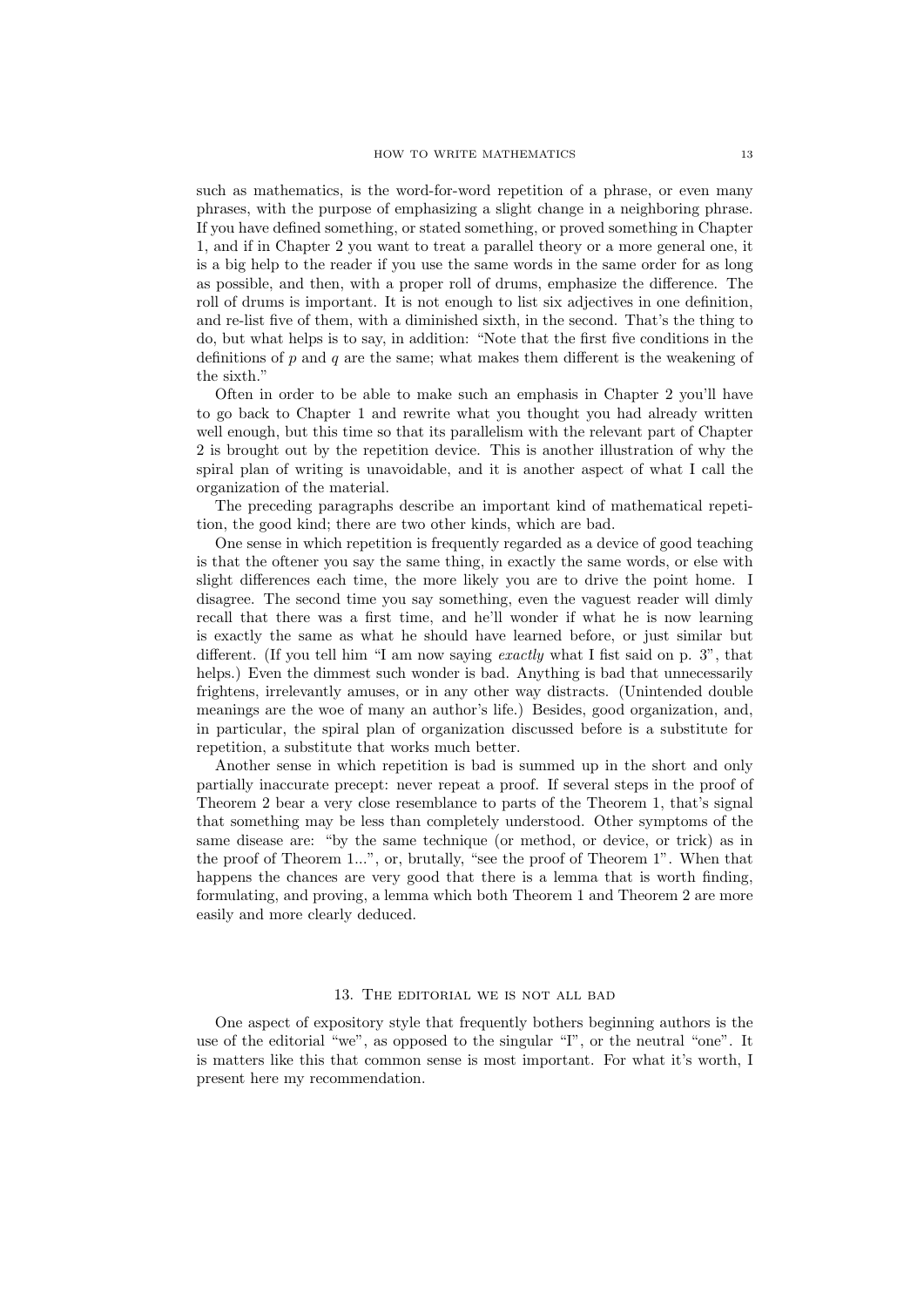Since the best expository style is the least obtrusive one, I tend nowadays to prefer the neutral approach. That does not mean using "one" often, or ever; sentences like "one has thus proved that..." are awful. It does mean the complete avoidance or first person pronouns in either singular or plural. "Since  $p$ , it follows that q." "This implies p." "An application of p to q yields r." Most (all ?) mathematical writing is (should be?) factual; simple declarative sentences are the best for communicating facts.

A frequently effective and time-saving device is the use of the imperative. "To find P, multiply q by r." "Given p, put q equal to r." (Two digressions about "given". (1) Do not use it when it means nothing. Example: "For any given  $p$ there is a  $q$ ." (2) Remember that it comes from an active verb and resist the temptation to leave it dangling. Example: Not "Given  $p$ , there is a  $q$ ", but "Given  $p, \text{ find } q"$ .)

There is nothing wrong with the editorial "we", but if you like it, do not misuse it. Let "we" mean "the author and the reader" (or "the lecturer and the audience"). Thus, it is fine to say "Using Lemma 2 we can generalize Theorem 1", or "Lemma 3 gives us a technique for proving Theorem 4". It is not good to say "Our work on this result was done in 1969" (unless the voice is that of two authors, or more, speaking in unison), and "We thank our wife for her help with the typing" is always bad.

The use of "I", and especially its overuse, sometimes has a repellent effect, as arrogance or ex-cathedra preaching, and, for that reason, I like to avoid it whenever possible. In short notes, obviously in personal historical remarks, and, perhaps, in essays such as this, it has it place.

#### 14. USE WORDS CORRECTLY

The next smallest units of communication, after the whole concept, the major chapters, the paragraphs, and the sentences are the words. The preceding section about pronouns was about words, in a sense, although, in a more legitimate sense, it was about global stylistic policy. What I am now going to say is not just "use words correctly"; that should go without saying. What I do mean to emphasize is the need to think about and use with care the small words of common sense and intuitive logic, and the specifically mathematical words (technical terms) that can have a profound effect on mathematical meaning.

The general rule is to use the words of logic and mathematics correctly. The emphasis, as in the case of sentence-writing, is not encouraging pedantry; I am not suggesting a proliferation of technical terms with hairline distinctions among them. Just the opposite; the emphasis is on craftsmanship so meticulous that it is not only correct, but unobtrusively so.

Here is a sample: "Prove that any complex number is the product of a nonnegative number and a number of modulus 1." I have had students who would have offered the following proof: "−4i is a complex number, and it is the product of 4, which is non-negative, and  $-i$ , which has modulus 1; q.e.d." The point is that in everyday English "any" is an ambiguous word; depending on context, it may hint at an existential quantifier ("have you any wool?"), "if anyone can do it, he can") or a universal one ("any number can play"). Conclusion: never use "any" in mathematical writing. Replace it by "each" or "every", or recast the whole sentence.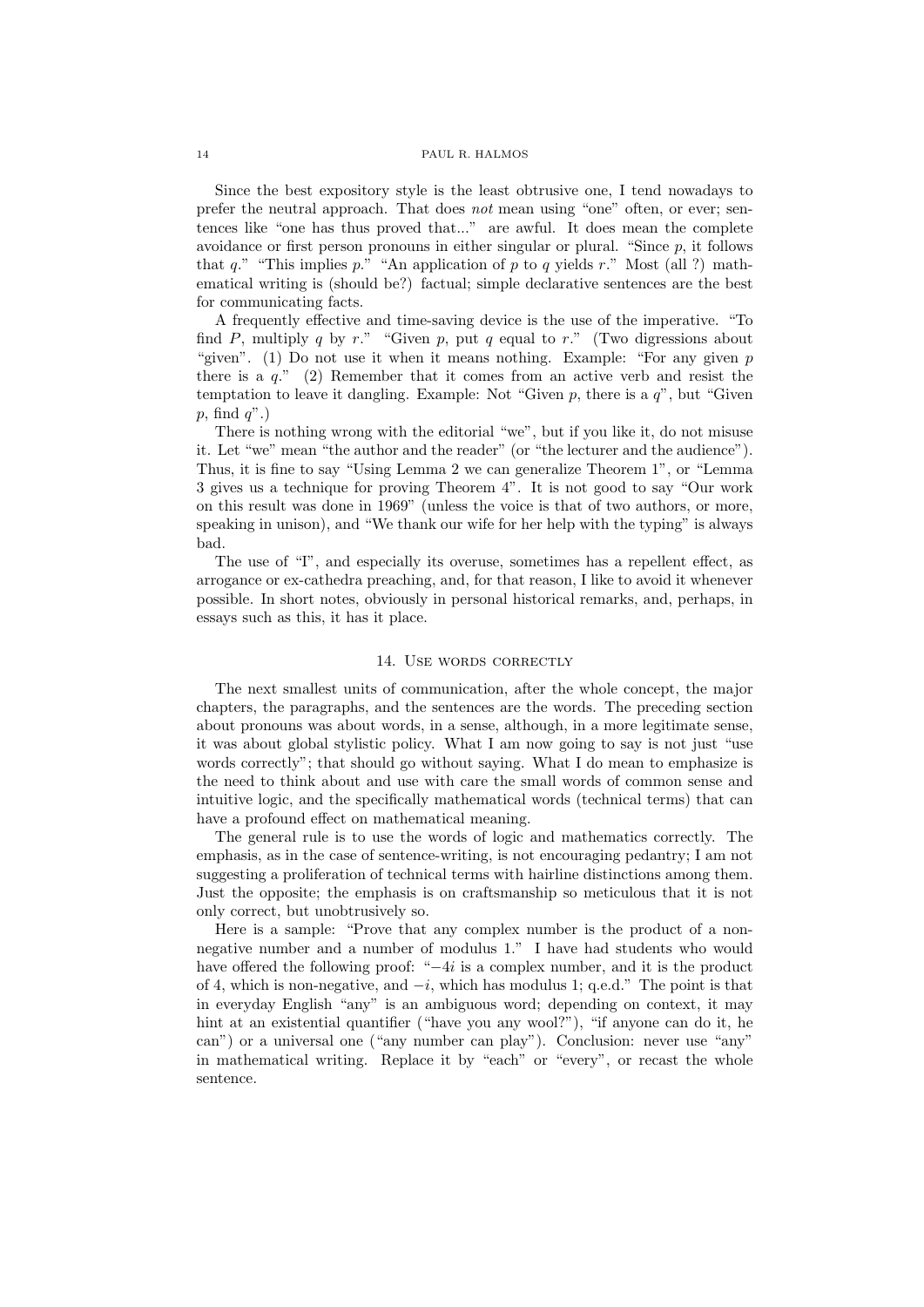One way to recast the sample sentence of the preceding paragraph is to establish the convention that all "individual variables" range over the set of complex number and then write something like

$$
\forall z \,\exists p \,\exists u \qquad [(p = |p|) \land (|u| = 1) \land (z = pu)].
$$

I recommend against it. The symbolism of formal logic is indispensable in the discussion of the logic of mathematics, but used as a means of transmitting ideas from one mortal to another it becomes a cumbersome code. The author had to code his thoughts in it (I deny that anybody thinks in terms of  $\exists$ ,  $\forall$ ,  $\wedge$ , and the like), and the reader has to decode what the author wrote; both steps are a waste of time and an obstruction to understanding. Symbolic presentation, in the sense of either the modern logician or the classical epsilontist, is something that machines can write and few but machines can read.

So much for "any". Other offenders, charged with lesser crimes, are "where", and "equivalent", and "if ... then ... if ... then". "Where" is usually a sign of a lazy afterthought that should have been thought through before. "If  $n$  is sufficiently large, then  $|a_n| < \epsilon$ , where  $\epsilon$  is a preassigned positive number"; both disease and cure are clear. "Equivalent" for theorems is logical nonsense. (By "theorem" I mean a mathematical truth, something that has been proved. A meaningful statement can be false, but a theorem cannot; "a false theorem" is self-contradictory). What sense does it make to say that the completeness of  $L^2$  is equivalent to the representation theorem for linear functionals on  $L^2$ ? What is meant is that the proofs of both theorems are moderately hard, but once one of them has been proved, either one, the other can be proved with relatively much less work. The logically precise word "equivalent" is not a good word for that. As for "if ... then ... if ... then", that is just a frequent stylistic bobble committed by quick writers and rued by slow readers. "If p, then if q, then r." Logically all is well  $(p \implies (q \implies r))$ , but psychologically it is just another pebble to stumble over, unnecessarily. Usually all that is needed to avoid it is to recast the sentence, but no universally good recasting exists; what is best depends on what is important in the case at hand. It could be "If  $p$  and  $q$ , then  $r$ ", or "In the presence of  $p$ , the hypotheses  $q$  implies the conclusion  $r$ ", or many other versions.

## 15. Use technical terms correctly

The examples of mathematical diction mentioned so far were really logical matters. To illustrate the possibilities of the unobtrusive use of precise language in the everyday sense of the working mathematician, I briefly mention three examples: function, sequence, and contain.

I belong to the school that believes that functions and their values are sufficiently different that the distinction should be maintained. No fuss is necessary, or at least no visible, public fuss; just refrain from saying things like "the function  $z^2 + 1$  is even". It takes a little longer to say "the function f defined by  $f(z) = z^2 + 1$  is even", or, what is from many points of view preferable, "the function  $z \mapsto z^2 + 1$  is even", but it is good habit that sometimes save the reader (and the author) from serious blunder and that always makes for smoother reading.

"Sequence" always means "function whose domain is the set of natural numbers". When an author writes "the union of sequence of measurable sets is measurable" he is guiding the reader's attention to where it doesn't belong. The theorem has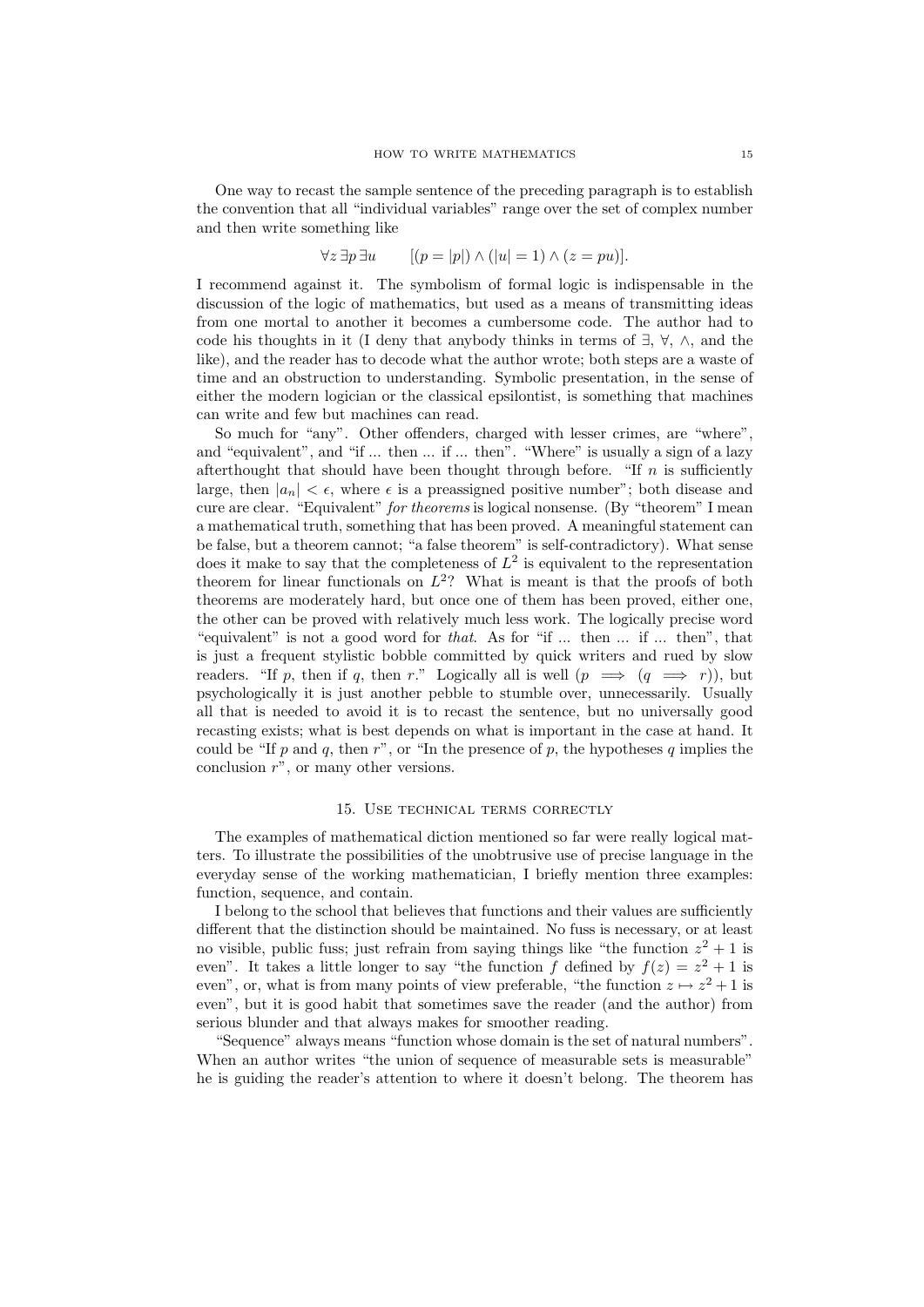nothing to do with the firstness of the first set, the secondness of the second, and so on; the sequence is irrelevant. The correct statement is that "the union of a countable set of measurable sets is measurable" (or, if a different emphasis is wanted, "the union of a countably infinite set of measurable sets is measurable"). The theorem that "the limit of a sequence of measurable functions is measurable" is a very different thing; there "sequence" is correctly used. If a reader knows what a sequence is, if he feels the definition in his bones, then the misuse of the word will distract him and slow his reading down, if ever so slightly; if he doesn't really know, then the misuse will seriously postpone his ultimate understanding.

"Contain" and "include" are almost always used as synonyms, often by the same people who carefully coach their students that  $\in$  and  $\subset$  are not the same thing at all. It is extremely unlikely that the interchangeable use of contain and include will lead to confusion. Still, some years ago I started an experiment, and I am still trying it: I have systematically and always, in spoken word and written, used "contain" for  $\in$  and "include" for  $\subset$ . I don't say that I have proved anything by this, but I can report that (a) it is very easy to get used to, (b) it does no harm whatever, and (c) I don't think that anybody ever noticed it. I suspect, but that is not likely to be provable, that this kind of terminological consistency (with no fuss made about it) might nevertheless contribute to the reader's (and listener's) comfort.

Consistency, by the way, is a major virtue and its opposite is a cardinal sin in exposition. Consistency is important in language, in notation, in references, in typography—it is important everywhere, and its absence can cause anything from mild irritation to severe misinformation.

My advice about the use of words can be summed up as follows. (1) Avoid technical terms, and especially the creation of new ones, whenever possible. (2) Think hard about the new ones that you must create; consult Roget; and make them as appropriate as possible. (3) Use the old ones correctly and consistently, but with a minimum of obtrusive pedantry.

#### 16. Resist symbols

Everything said about words applies, mutatis mutandis, to the even smaller units of mathematical writing, the mathematical symbols. The best notation is no notation; whenever it is possible to avoid the use of a complicated alphabetic apparatus, avoid it. A good attitude to the preparation of written mathematical exposition is to pretend that it is spoken. Pretend that you are explaining the subject to a friend on a long walk in the woods, with no paper available; fall back on symbolism only when it is really necessary.

A corollary to the principle that the less there is of notation the better it is, and in analogy with the principle of omitting irrelevant assumptions, avoid the use of irrelevant symbols. Example: "On a compact space every real-valued continuous function f is bounded." What does the symbol "f" contribute to the clarity of that statement? Another example: "If  $0 \leq \lim_{n} \alpha_n^{1/n} = \rho < 1$ , then  $\lim_{n} \alpha_n = 0$ ." What does " $\rho$ " contribute here? The answer is the same in both cases (nothing) but the reasons for the presence of the irrelevant symbols may be different. In the first case "f" may be just a nervous habit; in the second case " $\rho$ " is probably a preparation for the proof. The nervous habit is easy to break. The other is harder, because it involves more work for the author. Without the " $\rho$ " in the statement,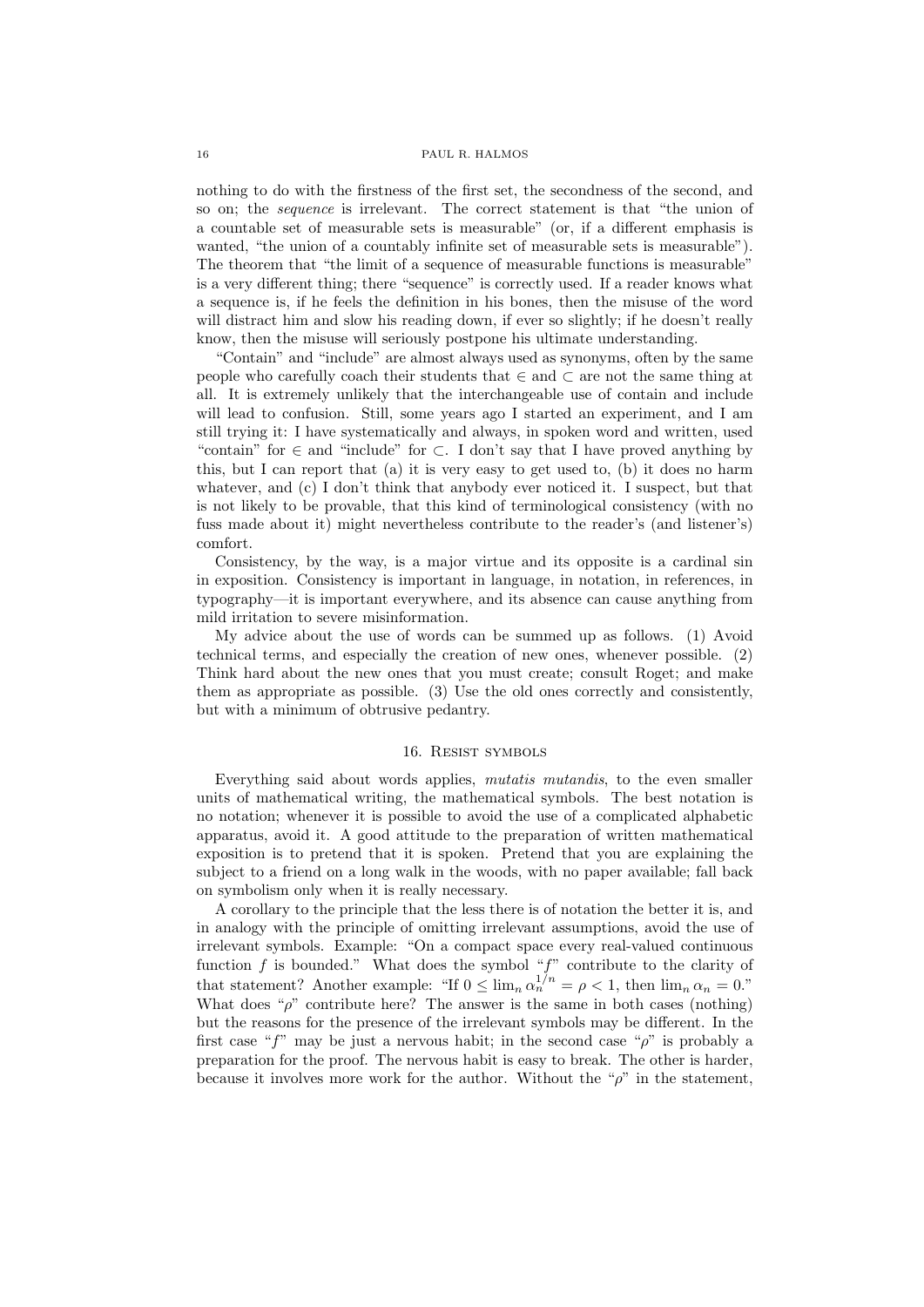the proof will take a half line longer; it will have to begin with something like "Write  $\rho = \lim_n \alpha_n^{1/n}$ ." The repetition (of " $\lim_n \alpha_n^{1/n}$ ") is worth the trouble; both statement and proof read more easily and more naturally.

A showy way to say "use no superfluous letters" is to say "use no letter only once". What I am referring to here is what logicians would express by saying "leave no variable free". In the example above, the one about continuous functions, " $f$ " was a free variable. The best way to eliminate is to convert it to free from bound. Most mathematicians would do that by saying "If  $f$  is a real-valued continuous function on a compact space, then  $f$  is bounded." Some logicians would insist on pointing out that " $f$ " is still free in the new sentence (twice), and technically they would be right. To make it bound, it would be necessary to insert "for all f" at some grammatically appropriate point, but the customary way mathematicians handle the problem is to refer (tacitly) to the (tacit) convention that every sentence preceded by all the universal quantifiers that are needed to convert all its variables into bound ones.

The rule of never leaving a free variable in a sentence, like many of the rules I am stating, is sometimes better to break than to obey. The sentence, after all, is an arbitrary unit, and if you want a free " $f$ " dangling in one sentence so that you may refer to it in a later sentence in, say, the same paragraph, I don't think you should necessarily be drummed out of the regiment. The rule is essentially sound, just the same, and while it may be bent sometimes, it does not deserve to be shattered into smithereens.

There are other symbolic logical hairs that can lead to obfuscation, or, at best, temporary bewilderment, unless they are carefully split. Suppose, for an example, that somewhere you have displayed the relation

$$
(1) \qquad \qquad \int_0^1 |f(x)|^2 dx < \infty
$$

as, say, a theorem proved about some particular  $f$ . If, later, you run across another function g with what looks like the same property, you should resist the temptation to say "g also satisfies  $(1)$ ". That's logical and alphabetical nonsense. Say instead "(1) remains satisfied if f is replaced by  $g$ ", or, better, give (1) a name (in this case it has a customary one) and say "g also belongs to  $L^2(0,1)$ ".

What about "inequality  $(*)$ ", or "equation  $(7)$ ", or "formula (iii)"; should all displays be labelled or numbered? My answer is no. Reason: just as you shouldn't mention irrelevant assumptions or name irrelevant concepts, you also shouldn't attach irrelevant labels. Some small part of the reader's attention is attracted to the label, and some small part of his mind will wonder why the label is there. If there is a reason, then the wonder serves a healthy purpose by way of preparation, with no fuss, for a future reference to the same idea; if there is no reason, then the attention and the wonder are wasted.

It's good to be stingy in the use of labels, but parsimony also can be carried to extremes. I do not recommend that you do what Dickson once did [2]. On p. 89 he says: "Then ... we have  $(1)$  ..."—but p. 89 is the beginning of a new chapter, and happens to contain no display at all, let alone one bearing the label (1). The display labelled (1) occurs on p. 90, overleaf, and I never thought of looking for it there. That trick gave me a helpless and bewildered five minutes. When I finally saw the light, I felt both stupid and cheated, and I have never forgiven Dickson.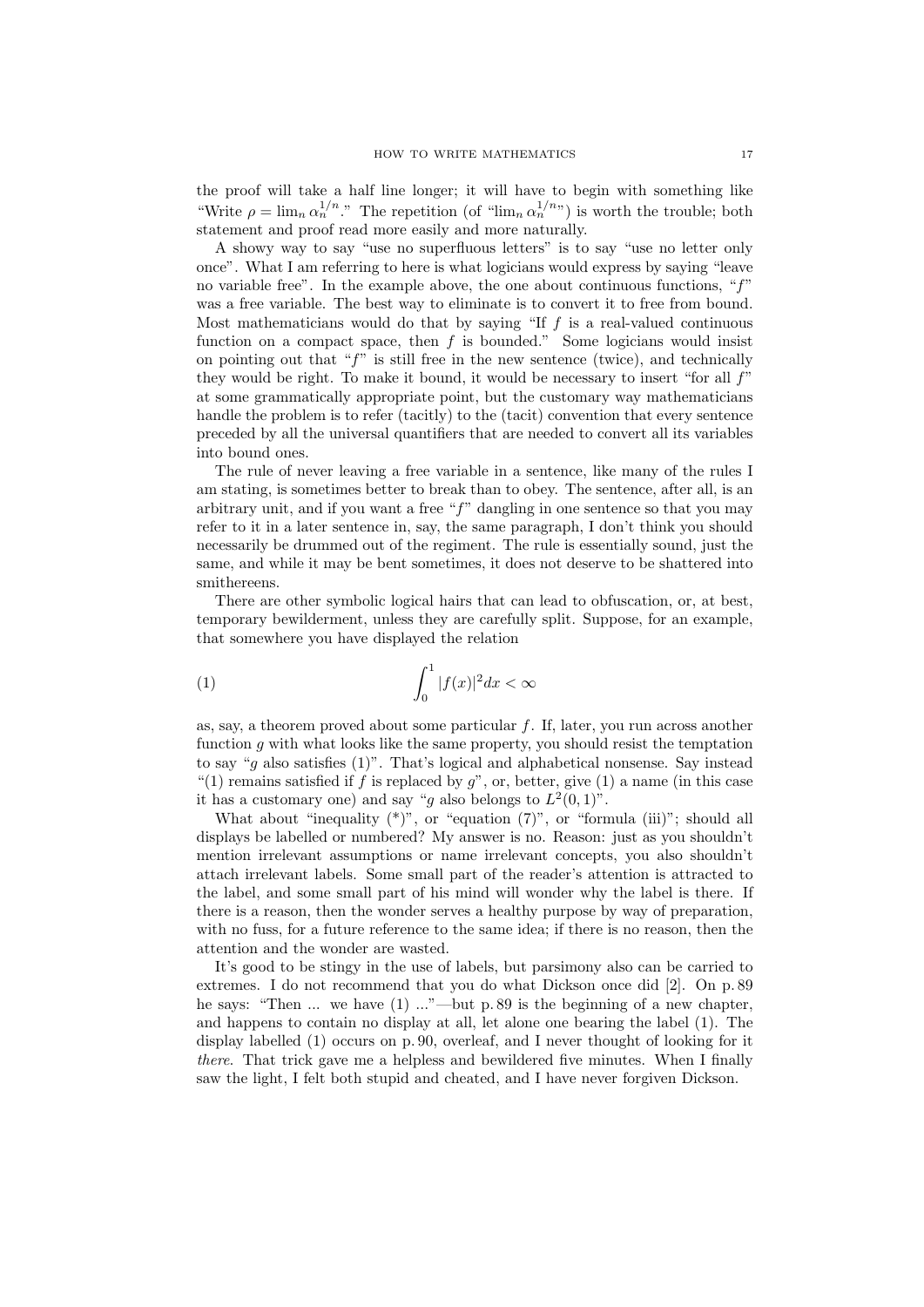One place where cumbersome notation quite often enters is in mathematical induction. Sometimes it is unavoidable. More often, however, I think that indicating the step from 1 to 2 and following it by an airy "and so on" is as rigorously unexceptionable as the detailed computation, and much more understandable and convincing. Similarly, a general statement about  $n \times n$  matrices is frequently best proved not by the exhibition of many  $a_{ij}$ 's, accompanied by triples of dots laid out in rows and columns and diagonals, but by the proof of a typical (say  $3 \times 3$ ) special case.

There is a pattern in all these injunctions about the avoidance of notation. The point is that the rigorous concept of a mathematical proof can be taught to a stupid computing machine in one way only, but to a human being endowed with geometric intuition, with daily increasing experience, and with the impatient inability to concentrate on repetitious detail for every long, that way is a bad way. Another illustration of this is a proof that consists of a chain of expressions separated by equal signs. Such a proof is easy to write. The author starts from the first equation, makes a natural substitution to get the second, collects terms, permutes, inserts and immediately cancels an inspired factor, and by steps such as these proceeds till he gets the last equation. This is, once again, coding, and the reader is forced not only to learn as he goes, but, at the same time, to decode as goes. The double effort is needless. By spending another ten minutes writing a carefully worded paragraph, the author can save each of his readers half an hour and a lot of confusion. The paragraph should be a recipe for action, to replace the unhelpful code that merely reports the result of the act and leaves the reader to guess how they were obtained. The paragraph would say something like this: "For the proof, first substitute  $p$  for  $q$ , then collect terms, permute factors, and finally, insert and cancel a factor  $r$ ."

A familiar trick of bad teaching is to begin a proof by saying: "Given  $\varepsilon$ , let δ be  $\left(\frac{\varepsilon}{3M^2+2}\right)^{1/2}$ . This is the traditional backward proof-writing of classical analysis. It has the advantage of being easily verifiable by a machine (as opposed to understandable by a human being), and it has the dubious advantage that something at the end comes out to be less than  $\varepsilon$ , instead of less than, say,  $\left(\frac{(3M^2+7)\varepsilon}{24}\right)^{1/3}$ . The way to make the human reader's task less demanding is obvious: write the proof forward. Start, as the author always starts, by putting something less than  $\varepsilon$ , and then do what needs to be done—multiply by  $3M^2 + 7$  at the right time and divide by 24 latter, etc., etc.—till you end up with what you end up with. Neither arrangement is elegant, but the forward one is graspable and rememberable.

## 17. Use symbols correctly

There is not much harm that can be done with non-alphabetical symbols, but there too consistency is good and so is the avoidance of individually unnoticed but collectively abrasive abuses. Thus, for instance, it is good to use a symbol so consistently that its verbal translation is always the same. It is good, but it is probably impossible; nonetheless it's a better aim than no aim at all. How are we to read "∈": as the verb phrase "is in" or as the preposition "in"? Is it correct to say: "For  $x \in A$ , we have  $x \in B$ ," or "If  $x \in A$ , then  $x \in B$ "? I strongly prefer the latter (always read "∈" as "is in") and I doubly deplore the former (both usages occur in the same sentence). It's easy to write and it's easy to read "For  $x$  in  $A$ ,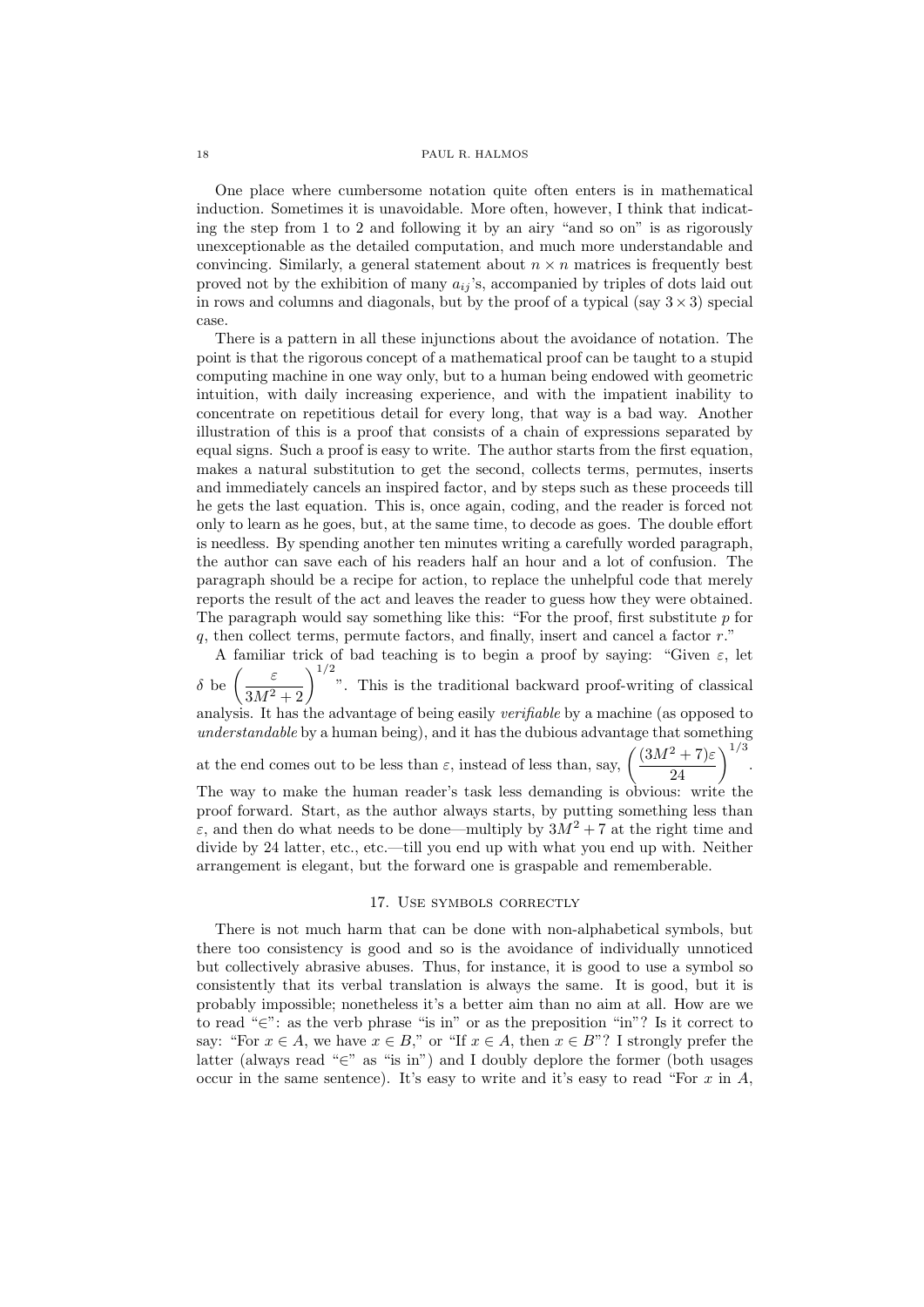we have  $x \in B$ "; all dissonance and all even momentary ambiguity is avoided. The same is true for "⊂" even though the verbal translation is longer, and even more true for " $\leq$ ". A sentence such as "Whenever a positive number is  $\leq$  3, its square is  $\leq 9$ " is ugly.

Not only paragraphs, sentences, words, letters, and mathematical symbols, but even the innocent looking symbols of standard prose can be the source of blemishes and misunderstanding; I refer to punctuation marks. A couple of examples will suffice. First: an equation, or inequality, or inclusion, or any other mathematical clause is, in its informative content, equivalent to a clause in ordinary language, and, therefore, it demands just as much to be separated from its neighbors. In other words: punctuate symbolic sentences just as would verbal ones. Second: don't overwork a small punctuation mark such as a period or a comma. They are easy for the reader to overlook, and the oversight causes backtracking, confusion, delay. Example: "Assume that  $a \in X$ . X belongs to the class  $C, \ldots$ ". The period between the two  $X$ 's is overworked, and so is this one: "Assume that  $X$  vanishes. X belongs to the class  $C, \ldots$ ". A good general rule is: never start a sentence with a symbol. If you insist on starting the sentence with a mention of the thing the symbol denotes, put the appropriate word in apposition, thus: "The set  $X$  belongs to the class  $C, \ldots$ ".

The overworked period is no worse than the overworked comma. Not "For invertible X,  $X^*$  also is invertible", but "For invertible X, the adjoint  $X^*$  also is invertible". Similarly, not "Since  $p \neq 0, p \in U$ ", but "Since  $p \neq 0$ , it follows that  $p \in U$ ". Even the ordinary "If you don't like it, lump it" (or, rather, its mathematical relatives) is harder to digest that the stuffy-sounding "If you don't like it, then lump it"; I recommend "then" with "if" in all mathematical contexts. The presence of "then"can never confuse; its absence can.

A final technicality that can serve as an expository aid, and should be mentioned here, is in a sense smaller than even the punctuation marks, it is conspicuous aspect of the printed page. What I am talking about is the layout, the architecture, the appearance of the page itself, of all the pages. Experience with writing, or perhaps even with fully conscious and critical reading, should give you a feeling for how what you are now writing will look when it's printed. If it looks like solid prose, it will have a forbidding, sermony aspect; if it looks like computational hash, with a page full of symbols, it will have a frightening, complicated aspect. The golden mean is golden. Break it up, but not too small; use prose, but not too much. Intersperse enough displays to give the eye a chance to help the brain; use symbols, but in the middle of enough prose to keep the mind from drowning in a morass of suffixes.

### 18. All communication is exposition

I said before, and I'd like for emphasis again, that the differences among books, articles, lectures, and letters (and whatever other means of communication you can think of) are smaller than the similarities.

When you are writing a research paper, the role of the "slips of paper" out of which a book outline can be constructed might be played by the theorems and the proofs that you have discovered; but the game of solitaire that you have to play with them is the same.

A lecture is a little different. In the beginning a lecture is an expository paper; you plan it and write it the same way. The difference is that you must keep the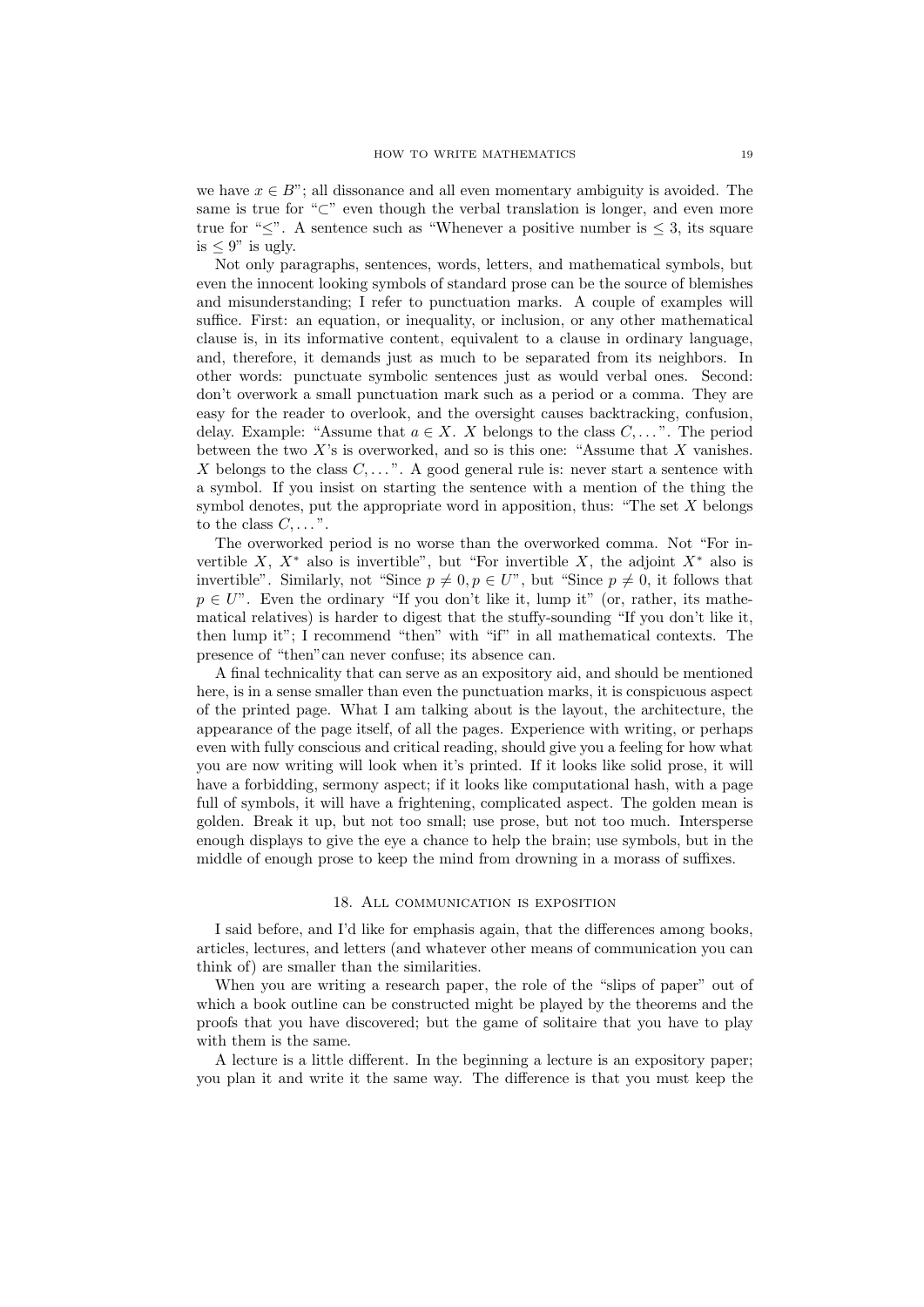difficulties of oral presentation in mind. The reader of a book can let his attention wander, and later, when he decides to, he can pick up the thread, with nothing lost except his own time; a member of a lecture audience cannot do that. The reader can try to prove your theorems for himself, and use your exposition as a check on his work; the hearer cannot do that. The reader's attention span is short enough; the hearer's is much shorter. If computations are unavoidable, a reader can be subjected to them; a hearer must never be. Half the art of good writing is the art of omission; in speaking, the art of omission is nine-tenths of the trick. These differences are not large. To be sure, even a good expository paper, read out loud, would make an awful lecture—but not worse than some I have heard.

The appearance of the printed page is replaced, for a lecture, by the appearance of the blackboard, and the author's imagined audience is replaced for the lecturer by live people; these are big differences. As for the blackboard: it provides the opportunity to make something grow and come alive in a way that is not possible with the printed page. (Lecturers who prepare a blackboard, cramming it full before they start speaking, are unwise and unkind to audiences.) As for live people: they provide an immediate feedback that every author dreams about but can never have.

The basic problem of all expository communication are the same; they are the ones I have been describing in this essay. Content, aim and organization, plus the vitally important details of grammar, diction, and notation—they, not showmanship, are the essential ingredients of good lectures, as well good books.

### 19. Defend your style

Smooth, consistent, effective communications has enemies; they are called editorial assistants or copyreaders.

An *editor* can be a very great help to a writer. Mathematical writers must usually live without this help, because the editor of a mathematical book must be a mathematician, and there are very few mathematical editors. The ideal editor, who must potentially understand every detail of the author's subject, can give the author an inside but nonetheless unbiased view of the work that the author himself cannot have. The ideal editor is the union of the friend, wife, student, and expert junior-grade whose contribution to writing I described earlier. The mathematical editors of book series and journals don't even come near to the ideal. Their editorial work is but a small fraction of their life, whereas to be a good editor is a full-time job. The ideal mathematical editor does not exist; the friend-wife-etc. combination is only an almost ideal substitute.

The editorial assistant is a full-time worker whose job is to catch your inconsistencies, your grammatical slips, your errors of diction, your misspellings—everything that you can do wrong, short of the mathematical content. The trouble is that the editorial assistant does not regard himself as an extension of the author, and he usually degenerates into a mechanical misapplier of mechanical rules. Let me give some examples.

I once studied certain transformations called "measure-preserving". (Note the hyphen: it plays an important role, by making a single word, an adjective, out of tow words.) Some transformations pertinent to that study failed to deserve the name; their failure was indicated, of course, by the prefix "non". After a long sequence of misunderstood instructions, the printed version spoke of a "nonmeasure preserving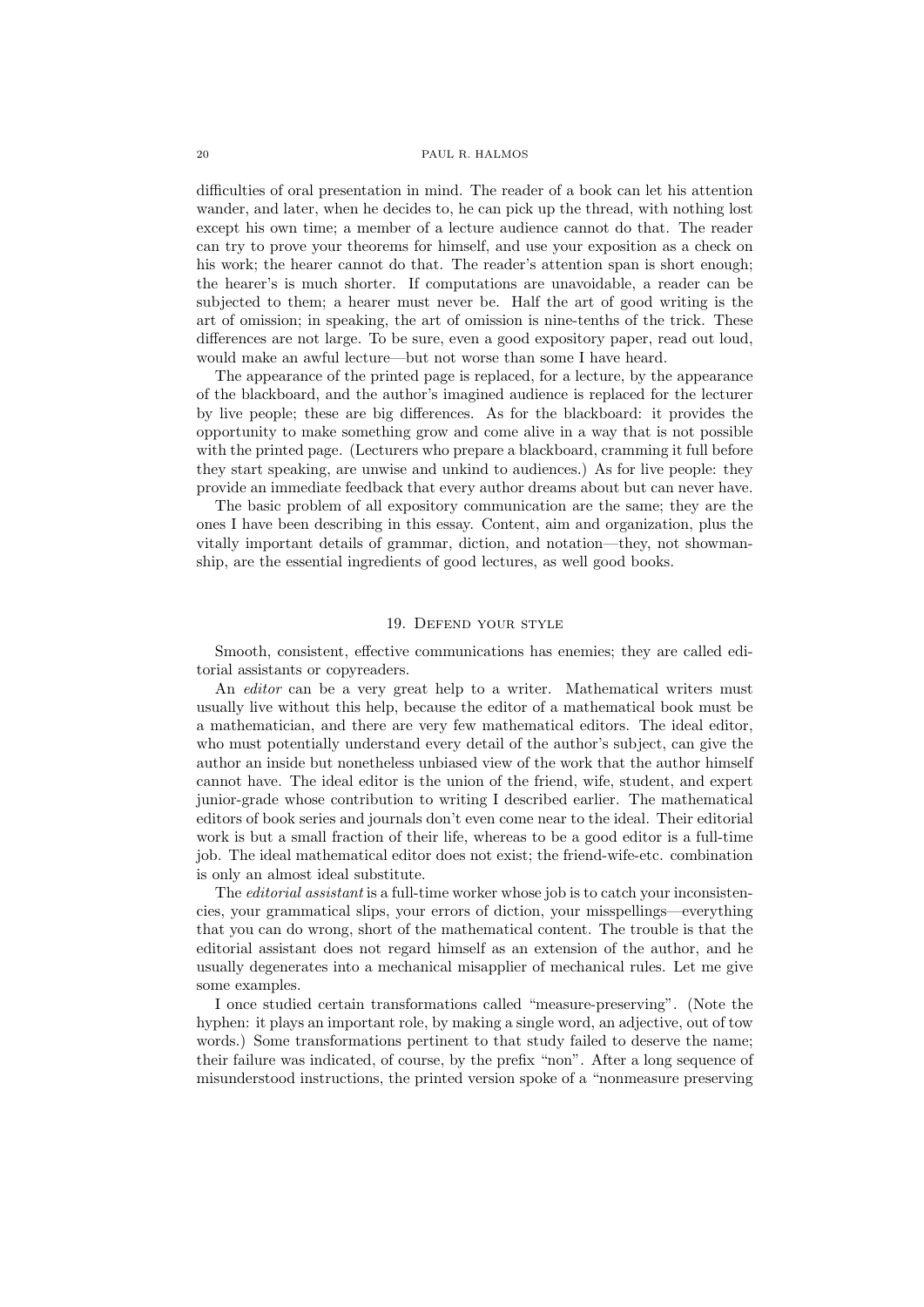transformation". That is nonsense, of course, amusing nonsense, but, as such, it is distracting and confusing nonsense.

A mathematician friend reports that in the manuscript of a book of his he wrote something like " $p$  or  $q$  holds according as  $x$  is negative or positive". The editorial assistant changed that to "p or q holds according as x positive or negative", on the grounds that it sounds better that way. That could be funny if it weren't sad, and, of course, very very wrong.

A common complaint of anyone who has ever discussed quotation marks with the enemy concerns their relation to other punctuation. There appears to be an international typographical decree according to which a period or a comma immediately to the right of a quotation is "ugly". (As here: the editorial assistant would have changed that to "ugly." if I had let him.) From the point of view of the logical mathematician (and even more the mathematical logician) the decree makes no sense; the comma or period should come where the logic of the situation forces it to come. Thus,

## He said:"The comma is ugly."

Here, clearly, the period belongs inside the quote; the two situations are different and no inelastic rule can apply to both.

Moral: there are books on "style" (which frequently means typographical conventions), but their mechanical application by editorial assistants can be harmful. If you want to be an author, you must be prepared to defend your style; go forearmed into the battle.

## 20. STOP

The battle against copyreaders is the author's last task, but it's not the one that most authors regards as the last. The subjectively last step comes just before: it is to finish the book itself—to stop writing. That's hard.

There is always something left undone, always either something more to say, or a better way to say something, or, at the very least, a disturbing vague sense that the perfect addition or improvement is just around the corner, and the dread that its omission would be everlasting cause for regret. Even as I write this, I regret that I did not include a paragraph or two on the relevance of euphony and prosody to mathematical exposition. Or, hold a minute!, surely I cannot stop without a discourse on the proper naming of concepts (why "commutator" is good and "set of first category" is bad) and the proper way to baptize theorems (why "the closed graph theorem" is good and "the Cauchy-Buniakowski-Schwarz theorem" is bad). And what about that sermonette that I haven't been able to phrase satisfactorily about following a model. Choose someone, I was going to say, whose writing can touch you and teach you, and adapt and modify his style to fit your personality and your subject—surely I must get that said somehow.

There is no solution to this problem except the obvious one; the only way to stop is to be ruthless about it. you can postpone the agony a bit, and you should do so, by proofreading, by checking the computations, by letting the manuscript ripen, and then by reading the whole thing over in a gulp, but you won't to stop any more then than before.

When you've written everything you can think of, take a day or two to read over the manuscript quickly and to test it for the obvious major points that would first